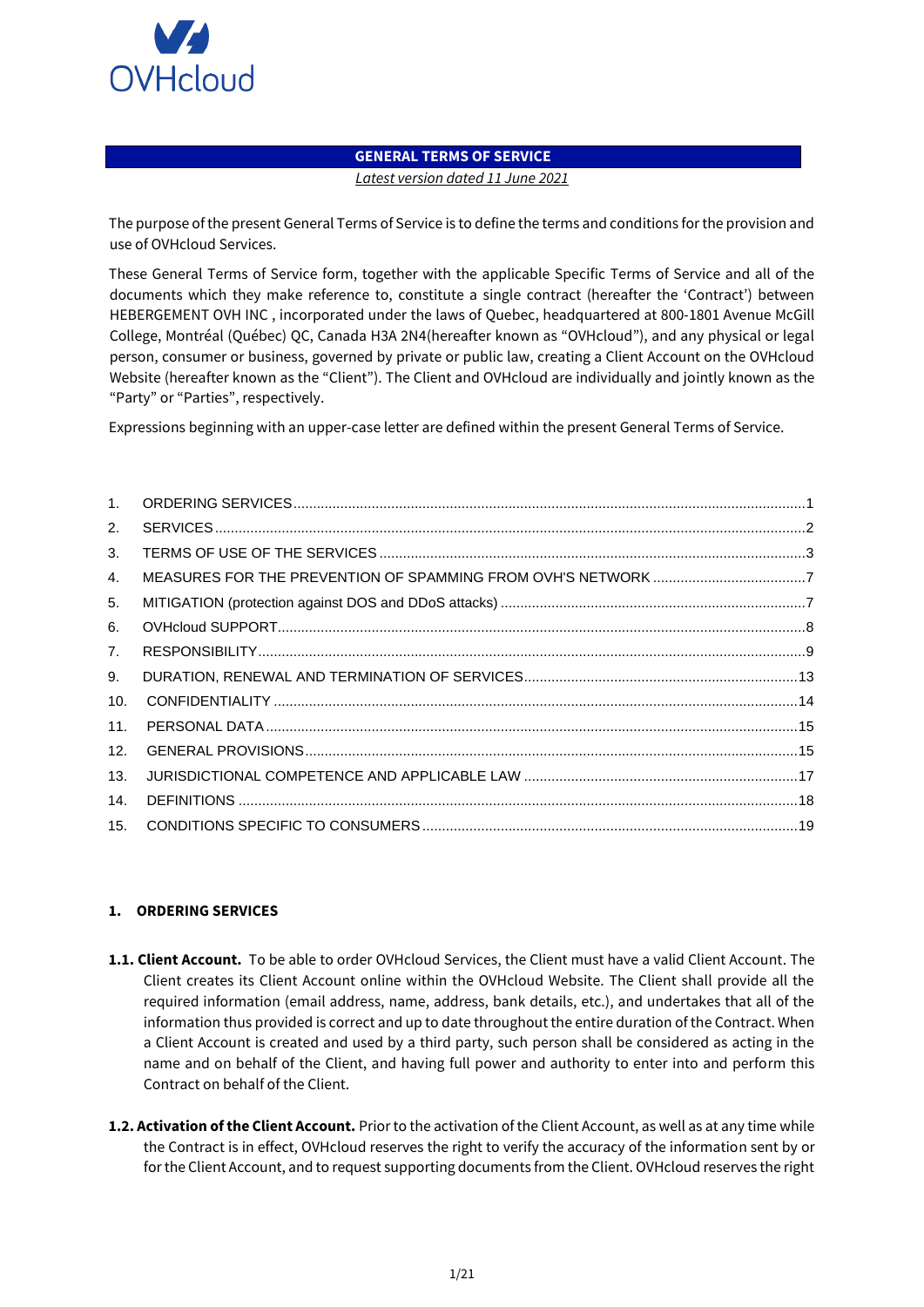

not to activate, or to deactivate, the Client Account in the event that any of the information provided by the Client is incomplete, inaccurate, or fraudulent.

**1.3. Orders.** Once its Client Account has been activated by OVHcloud, the Client can order Services.

Depending on Services, Orders can be sent using the OVHcloud Website and/or directly using the Client's Management Interface and/or using an API which OVHcloud may provide for said purpose. The Client is solely responsible for the management of its Client Account and associated authentication credentials (user names, passwords, etc.). Any Order sent from the Client Account is deemed to have been submitted by the Client, is binding on the Client and agree to be bound by the Terms of Service. The terms and timescales for the provision of Services vary depending on the Service ordered. Some Services are made available only upon receipt by OVHcloud of payment from the Client in advance for the relevant Services. It is the responsibility of the Client to ensure that the delivery terms for the ordered Services meet its needs.

### <span id="page-1-0"></span>**2. SERVICES**

- **2.1. Applicable Terms of Service.** The provision and use of the Services are governed by these Terms of Service, the Specific Terms of Services applicable to the selected Services, any other conditions referred by the General Terms of Services and Specific Terms of Service, such as Third Party Product Terms of Use, along with any other information given to the Client during the Order ("Terms of Service"). The use and/or the download of Third Party provided by OVHcloud in the provision of the Services constitutes acceptance of the Third Party Product Terms of Use in accordance with Article 3.11. The Specific Terms of Service, and the Third Party Product Terms of Use supplement these General Terms of Service. In the event of contradiction, the Specific Terms of Service, as well as the General Terms of Service, shall prevail over the Third Party Product Terms of Use. The Terms of Service in effect are available on the OVHcloud website, or may be sent to the Client upon request addressed to OVHcloud Support. The Terms of Service may vary depending on the country where the Services are located and the local laws that will be applicable.
- **2.2. Information related to the Services.** OVHcloud makes available to the Client via the OVHcloud Website, online resources which enable the Client to be informed of the characteristics of the Services offered. These resources may include, in particular, (a) information regarding various available features, configurations, options and ranges and(b) documentation, technical guides and/or examples (or use cases) on using the Services so as to facilitate better understanding and use of the Services. The Client may obtain additional information regarding the Services by contacting OVHcloud Support in accordance with article 4 below. In cases where OVHcloud offers Services which comply with known standards or specific regulations which apply to certain activities, OVHcloud shall communicate its scope of responsibility as well as the conditions in which OVHcloud complies with said standards or regulations.
- **2.3. OVHcloud commitments and obligations.** OVHcloud undertakes to exercise reasonable care and skill in providing Services in accordance with the characteristics, terms and levels of Service stated in the Contract. In particular, OVHcloud agrees to exercise reasonable skill and care in keeping in place a competent team responsible for assisting the Client and handling Incidents ("OVHcloud Support") and ensuring the availability and security of Services in accordance with the applicable terms and performance levels. OVH is subject to an obligation of means.
- **2.4. Subcontracting.** Subject to the legal and contractual provisions applicable in matters of privacy and personal information, OVHcloud may subcontract all or part of the Services to its Affiliates. Within the scope of the Contract, OVHcloud may freely recourse to Third-Party Providers, without having to inform the Client or sollicitate it prior approval. However, subject to contradictory provisions of Specific Terms of Service in effect or Client's specific agreement, no perfomance implying access to the Content stored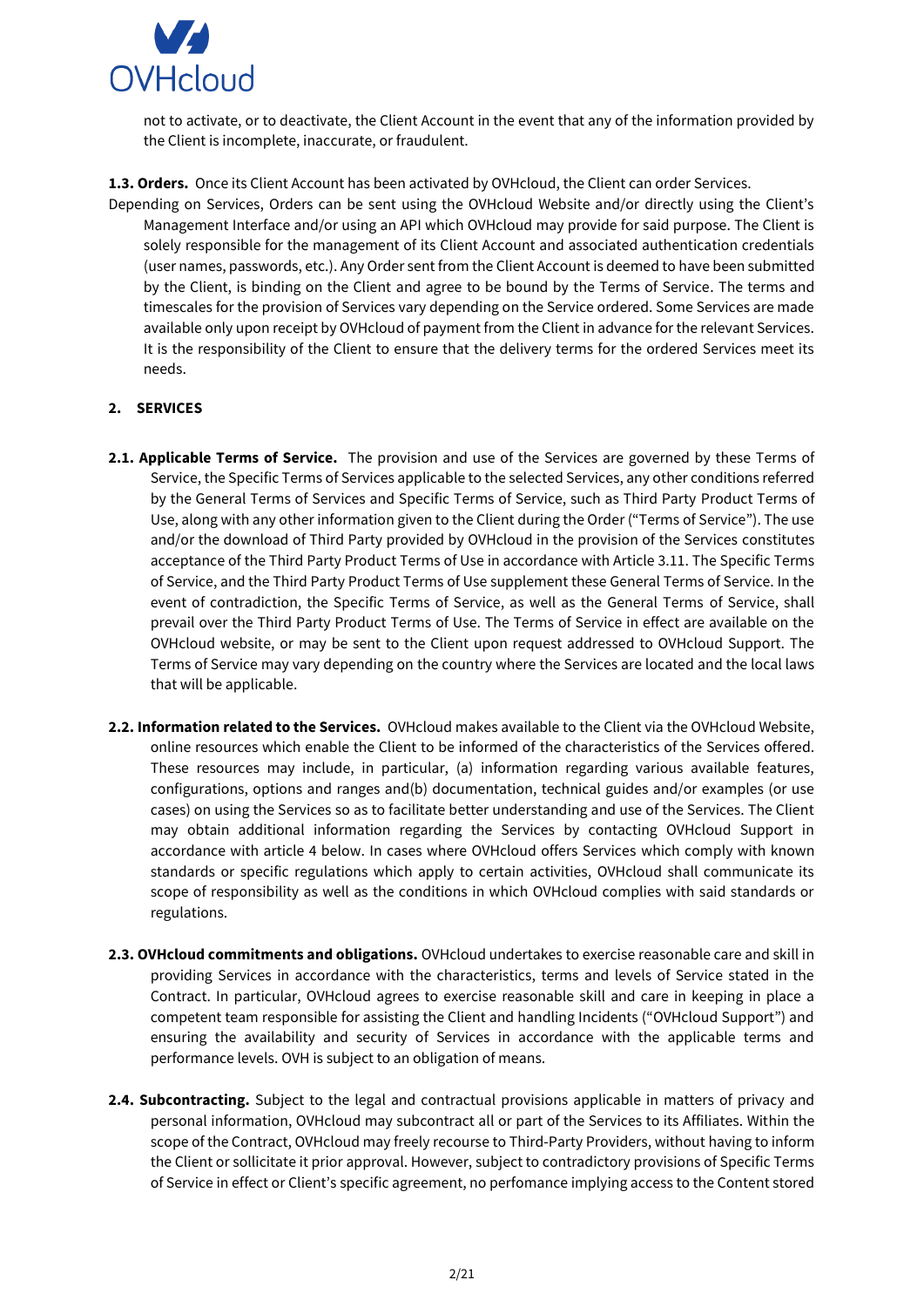

by the Client within the scope of the Services shall be subcontracted outside of OVHcloud Group. OVHcloud shall in all cases remain primarily liable for the provision of the subcontracted Services.

### <span id="page-2-0"></span>**3. TERMS OF USE OF THE SERVICES**

- **3.1. Compliance with the Terms of Service.** The Client agrees to order and use the Services in accordance with the Terms of Service in effect. The Services must be used in good faith. In particular, the Client undertakes to comply with these General Terms of Service, the Specific Terms of Service and the applicable Third Party Product Terms of Use, as well as any information communicated to the Client at the time of the Order. When using the Services on behalf of a third party, or authorizing a third party to use the Service and before any use of the Service(s) by such third party, the Client undertakes to communicate and to validate the relevant terms to that third party and guarantee compliance of the Terms of Service by the relevant third party.
- **3.2. Selection of Services.** Before ordering and using the Services, the Client shall familiarize itself with all of the applicable Terms of Services (in particular, the Specific Terms of Service and the Third Party Product Terms of Use), and study all of the documentation, configuration, options and ranges of services available, in order to select Services and characteristics suited to the Client's needs and those of the third parties for whom or on whose behalf the Services will be used. In particular, the Client shall verify that the Services are suited to the legal and regulatory requirements applicable to the activities performed within the scope of the use of the Services. In order to obtain any additional information regarding the Services, the Client may contact OVHcloud Support as set out in article "OVHcloud Support" hereafter. The terms and characteristics of the Services shall be updated regularly. The Client is responsible to take note of these updates, particularly when placing new orders.
- **3.3. Connection.** To use the Services, the Client must ensure that it has access to a remote connection (such as the Internet or a private network), which it is solely responsible for and bears the costs of. The Client is hereby informed that the Internet presents technical hazards and security risks that are external to the technical measures employed by OVHcloud in the provision of the Services. OVHcloud shall not be held liable for any faults by Internet access providers or other third party data transport networks (including but not limited to lack of reliability of connection lines, bandwidth fluctuations, connection interruptions, etc.), nor for the consequences of said faults, particularly in cases when they result in the unavailability or discontinuity of the Services.
- **3.4. Means of authentication.** The Client is responsible for the management and confidentiality of the necessary means of authentication for connecting to and using the Services. The Client shall ensure that the Users are knowledgeable of and follow standard practices which enable them to maintain the confidentiality of their authentication credentials. The Client is solely responsible for any consequences which may arise from the loss, disclosure, or fraudulent or illicit use of the authentication credentials provided to Users. OVHcloud shall in no way be held liable in this regard. The Client undertakes to immediately inform OVHcloud of any loss or disclosure of any authentication credentials, and immediately proceed with changing said authentication credentials.
- **3.5. Content.** With the exception of items provided by OVHcloud, OVHcloud does not intervene in the handling of the Content and is forbidden from accessing said Content for any other purpose than as necessary for the execution of the Services. OVHcloud does not perform any verification, validation or update operations on said Content. Likewise, OVHcloud does not perform any particular backups of Content stored in the scope of the Services. Therefore, the Client is solely responsible for taking all necessary measures to safeguard its data in order to protect it against risk of loss or degradation regardless of cause. The Client shall ensure that the Content is legal and used in accordance with applicable industry standards, laws and regulations. Any use of illegal or fraudulent Content (such as the distribution, publication, storage or transmission of content of sexually explicit material, content that is obscene,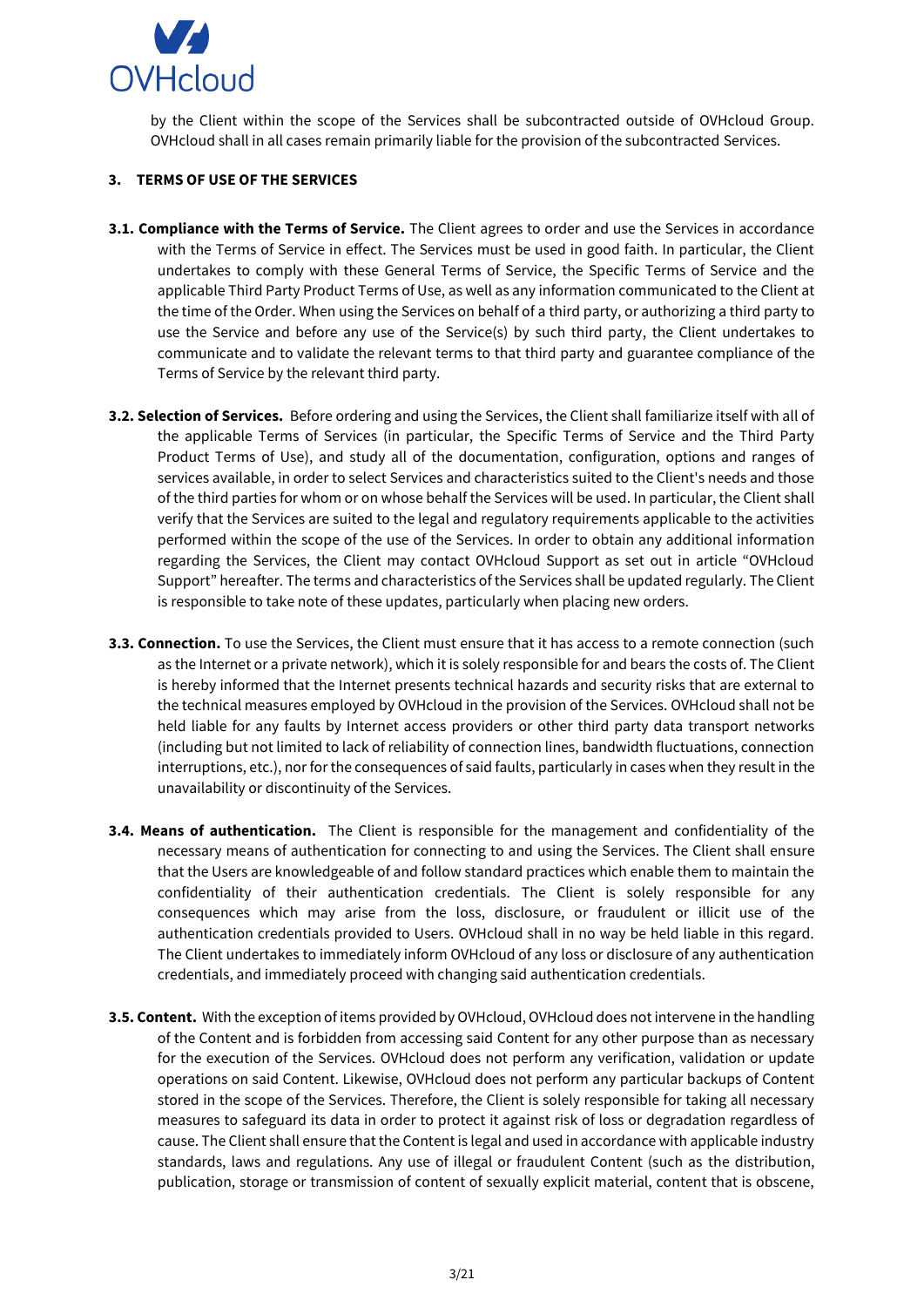

offensive, hateful or inflammatory, incites crimes against humanity, acts of terrorism, paedophilia, anti-Semitism, racism, or content inciting hatred or discrimination towards individuals by reason of their gender, religion, sexual orientation or identity, or disability), or the illegal or abusive use of Content (for example, fraudulent use of content, or use of content in violation of rights belonging to a third party such as personality rights, copyrights, patents, brands or other intellectual property rights) within the scope of Services is prohibited, and can lead to, in accordance with the provisions of the Contract, the immediate suspension of all or part of the Services provided under the Contract, the deactivation of the Client Account and/or the termination of the Contract by OVHcloud, without prejudice to OVHcloud's other rights and remedies under the Contract or at law.

- **3.6. Compliance with laws and regulations.** The Client shall use the Services in a reasonable manner and shall comply with all applicable laws and regulations. Explicitly forbidden actions include, but are not limited to, (a) abuse, fraudulent or excessive use of the Services and resources made available to the Client, particularly any use of a nature that threatens the stability and security of the OVHcloud systems or which can result in a degradation of the performance of the Services provided to other OVHcloud clients, (b) intrusions or intrusion attempts launched from the Services (including, but not limited to, port scanning, sniffing, spoofing, and more generally, attacks on external parties originating from resources made available by OVHcloud) except Penetrating Tests specifically authorized by OVHcloud pursuant to these General Terms of Service, (c) any use or attempted use of spam or any other technique similar to spamming, and (d) use of illicit or prohibited content as specified in paragraph 3.5, "Content".
- **3.7. Suspension of Services.** OVHcloud reserves the right to suspend all or part of the Services in the event of (a) a known risk to the stability and/or security of the OVHcloud systems or environment by the Services and/or Client Content, (b) scheduled maintenance, or (c) a request issued by a legal authority or competent judicial authority (d) notification by a third party in accordance with applicable laws(e) noncompliance of the Client with all or part of the Terms of Services. Said suspension may occur immediately and without prior notice in case of urgency or necessity, and particularly in the case of an event such as described in point (a) and (c) above, or in case of illicit or fraudulent use of the Services, or use that is in violation of the rights of a third party, and more generally, of any use which may bind the liability of OVHcloud. Except in relation to cases of judicial or legal requisitioning or noncompliance with the Terms of Services, OVHcloud shall endeavour to minimise the impact of a suspension on the normal operations of the Services. Any such suspensions shall in no way release the Client from its obligation to pay the entirety of the amounts due to OVHcloud under the Contract, which is without prejudice to the Client's right to engage OVHcloud's liability in accordance with article "Liability" hereafter in case such suspensions result from OVHcloud's failure to fulfil its obligations. The Client can consult the maintenance schedule using the interface provided for this purpose. In the event any such suspension results in a failure by the Client to fulfil its obligations under the Contract, the suspension shall take place without prejudice to OVHcloud's right to terminate the contract in accordance with article "Duration, Renewal and Termination of Services" hereafter, and without prejudice to OVHcloud's other rights and remedies at law. Except in cases of termination or nonrenewal of Services, suspensions of Services shall not result in the deletion of the Client's data. Unless suspensions result exclusively of OVHcloud's failure to fulfil its obligations, the duration of the aforementioned suspensions shall not count as unavailability of Services in respect with the service level agreement provided in the Agreement.
- **3.8. Updates to Services.** OVHcloud may modify the Services at any time, and may add, modify or remove ranges, options or features, as well as upgrade their performance. The Services are described online on the OVHcloud Website. The Client is responsible for keeping abreast of any updates to the Services, which are immediately applicable to any new Orders. Concerning the Services in use by the Client, the latter shall be informed by email or via its Management Interface of any substantial updates which are of a nature to downgrade said Services, at least seven (7) calendar days before the implementation of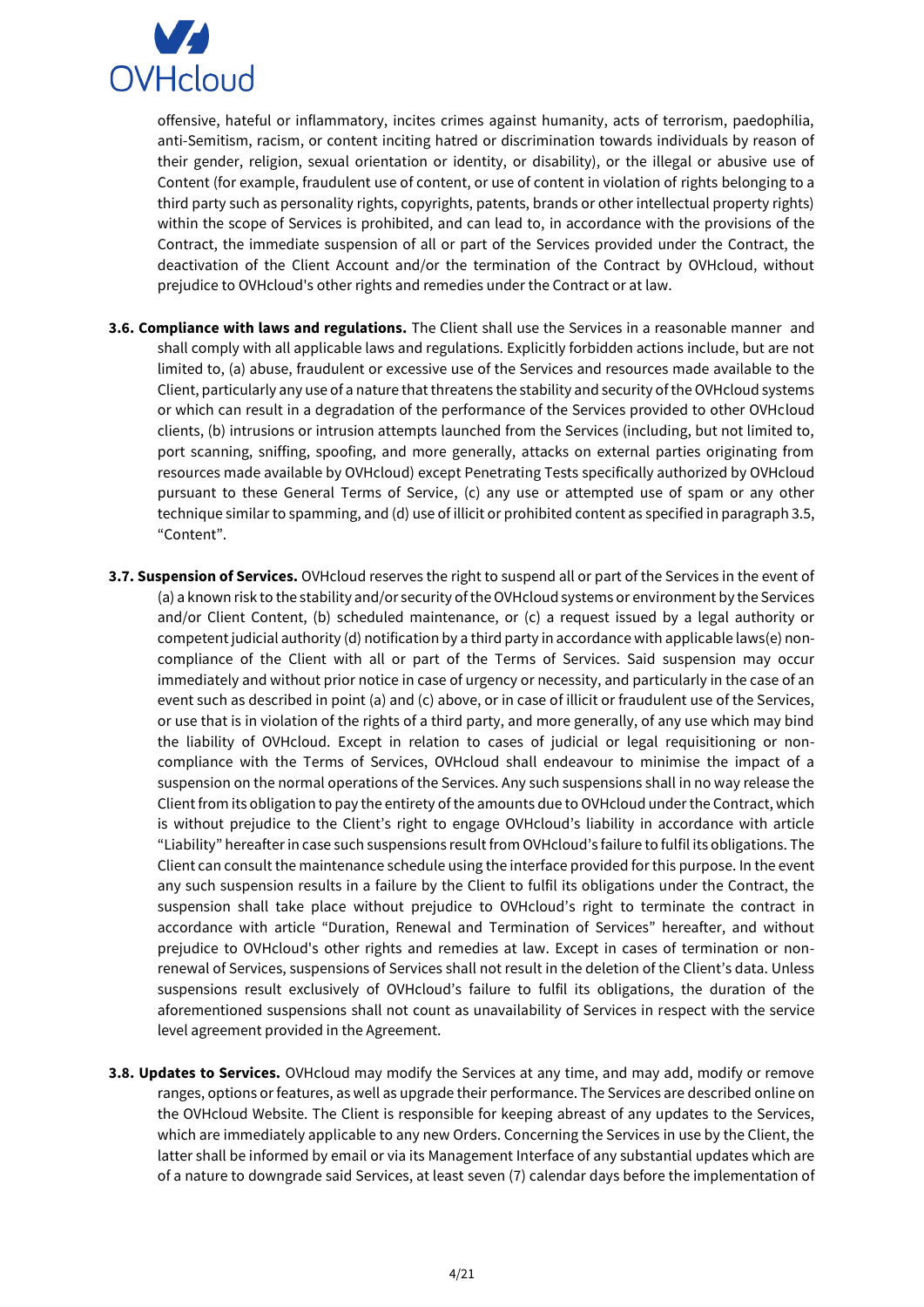

said update. Nevertheless, modifications to Third Party Products and urgent cases (such as security risks, or legal or regulatory compliance updates) may result in immediate modifications to the Services. Subject to the article "Condition Specific to Consumers", in case of an update that degrades existing Services in use by the Client (removal of functionality, performance downgrade, etc.), the Client may terminate the relevant Services by registered letter with acknowledgment of receipt, or through a specific form provided in its Management Interface, within thirty (30) days from the date the relevant update is implemented.

- **3.9. Intellectual property. Usage rights.** All of the items (software, Infrastructure, documentation, etc.) made available to the Client by OVHcloud in the provision of the Services and during the term of the Contract remain the exclusive property of OVHcloud or the third parties which have granted the rights to use them. OVHcloud grants the Client a non-exclusive licence to use the items made available to it only in accordance with and for the duration of the present Contract. With the exception of the aforementioned items made available to the Client by OVHcloud in the provision of the Services, the Client remains solely responsible for acquiring all of the authorisations and usage rights for the elements and Content (data, software, applications, systems, websites, etc.) which it uses and operates in relation to the Services. The Client and Users retain all intellectual property rights in their respective Content which OVHcloud shall not use expect to the extent necessary for the performance of the Services. Subject to mandatory legal provisions in effect, the Client is not authorized to decompile the software, source code and algorithms used in the course of supplying the Services, notably to reverseengineer.
- **3.10. Export Controls.** The Client understands that its data may be hosted and accessed in Canada and in other countries around the world. The Client is responsible to ensure compliance with all laws applicable to the access, examination, possession, transfer, export and re-export of the Content. Without limiting the foregoing, the Client must (a) not use the Services to store any information, data or technology that is controlled under the Canada Defense Production Act or the International Traffic in Arms Regulations (ITAR), (b) ensure that none of the users are designated by any applicable sanctions by Canada, the United States or any other relevant country, and (c) ensure that the Content is not exported or transferred (by electronic transmission or otherwise) in violation of Canada's applicable laws or the laws of any other country having jurisdiction. The Client agrees that OVHcloud may remove Content, restrict access, or terminate the Contract if, in OVHcloud's discretion, there is an actual or suspected breach of this section.
- **3.11. Third Party Products.** Subject to specific commitments undertaken within the scope of the applicable Specific Terms of Service, (a) OVHcloud is not responsible for Third Party Products made available within the scope of the Services which may contain technical errors, security vulnerabilities, incompatibilities or instabilities, and offers no guarantee for the Third Party Products made available by OVHcloud to the Client in the provision of the Services (including all related information and items such as software, systems, applications, etc.), and (b) the Client is only authorised to use the Third Party Products made available to it by OVHcloud in accordance with the terms of the Contract, and in particular is forbidden from decompiling, accessing the source code, reinstalling on any other infrastructure software or systems made available to it. The Client uses the Third-Party Products entirely at its own risk, in accordance with these Terms of Service, and is responsible to ensure that such Services are suited to its needs and the purposes for which it uses them.
- **3.12. Continuity and Reversibility of Services.** Unless provided otherwise in the Specific Terms of Service, the termination of Services for any reason whatsoever (in particular, the termination or non-renewal of the Contract, failure to comply with the Terms of Service, etc.), as well as certain operations to update or reinstall the Services, shall automatically result in the irreversible deletion of all Content (including information, data, files, systems, applications, websites, and other items) that is reproduced, stored, hosted, collected, transmitted, distributed, published and more generally used and/or operated by the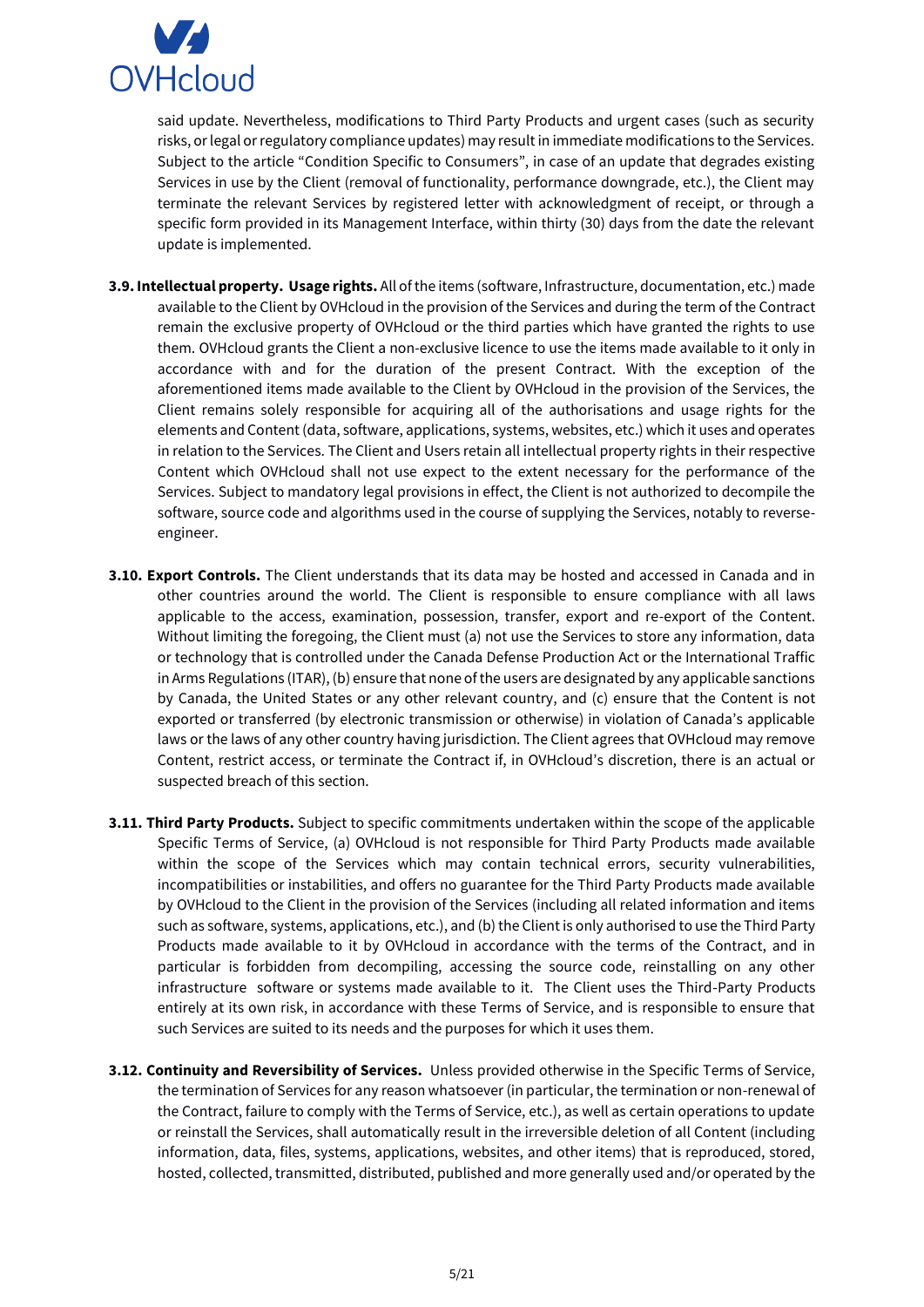

Client within the scope of the Services, including any potential backup. Before the termination or expiry of the Services, and before proceeding with any delete operations, update or reinstallation of Services, the Client is solely responsible to perform any operations (such as backup, transfer to a third party solution, Snapshots, etc.) which are necessary to the preservation of its own Content. Upon request from the Client, and subject to the stipulations of the article on "Confidentiality" below, OVHcloud shall provide any technical information concerning the Services which may facilitate reversibility operations and the Client's Content recovery. Such provision of assistance may result in additional charges for time worked, based on the financial terms available on the OVHcloud Website or upon request to OVHcloud Support. However, OVHcloud does not proceed to any operation of restitution or Client's Contents migration. Such operations are under the Client's exclusive responsibility. With the exception of any data which OVHcloud must preserve in accordance with applicable laws and regulations, the data referred to in article "OVHcloud processes" below, and any data necessary for the defence of its rights, OVHcloud undertakes not to keep a copy of the Client's data following the termination of Services, unless otherwise agreed by the Parties or provided otherwise in the applicable Specific Terms of Service.

**3.13. Penetration Tests.** The Client is authorised to carry out penetration tests on the Services (hereinafter "Penetration Test(s)") by itself or by a duly appointed third party auditor of its choice. The performance of these operations does not require OVHcloud to be notified. These Penetration Tests shall be carried out in accordance with the laws and regulations in force. The Client shall obtain the authorization of the Users and rights holders of the scope targeted by the test. The conditions whereby the Client entrusts the third party auditor with the performance of the Penetration Tests are the subject of a separate agreed concluded between the Client and the auditor, and include all the conditions of this article. The Client declares and guarantees to OVHcloud that all the conditions for conducting the Penetration Tests stipulated herein will be respected, including by the auditor who acts under the full responsibility of the Client.

Under no circumstances shall the Penetration Tests (a) target other OVHcloud target elements and OVHcloud Infrastructures other than those used exclusively by the Client (including but not limited to OVHcloud shared infrastructure, networks and services), (b) disrupt the proper functioning of the Services and OVHcloud infrastructure and networks and/or (c) have any impact on the Services, resources, networks and infrastructure provided by OVHcloud to other clients. Any attempt to intrude into environments or systems used by other OVHcloud clients is expressly prohibited.

The Client is solely responsible for all consequences that may result from the performance of the Penetration Tests, including when they are carried out by a third party auditor. In particular, it is the Client's responsibility to carry out or to have carried out in advance, and under its entire responsibility, all backups necessary to enable, in the event of an incident occurring during the Penetration Tests, to restore and to be able to continue to use the target elements of the Penetration Tests (systems, applications, data, etc.).

The Client is informed that if, within the framework of the Services, protection mechanisms, such as systems to prevent the sending of fraudulent or massive mail (SPAM) or against computer attacks by denial of service (DOS or DDOS), have been put in place, these mechanisms will not be deactivated within the framework of the Penetration Tests, and may therefore result in the unavailability of the Services. The Client is responsible for informing any person likely to be affected by such unavailability.

At the end of the Penetration Tests, a written audit report is drawn up. The audit report will be communicated to OVHcloud upon first request or whenever it is of interest to OVHcloud (in particular in the event of a flaw or vulnerability in OVHcloud's Services or Infrastructures, or that could impact other OVHcloud clients).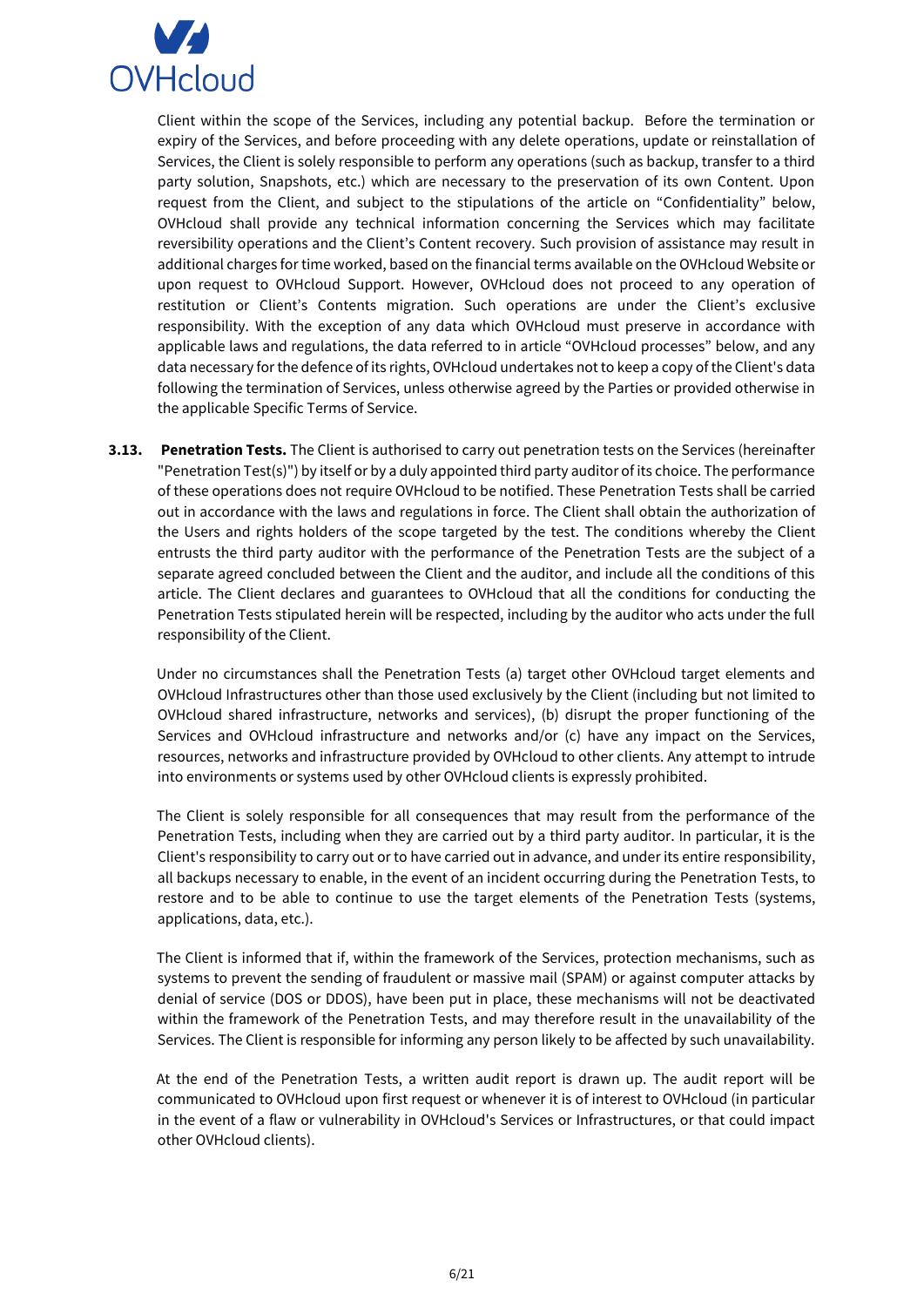

The audit report, its contents, and more generally all information disclosed or collected in the course of the audit and concerning, directly or indirectly, OVHcloud, are considered strictly confidential, and may under no circumstances be published or disclosed to third parties without OVHcloud's prior written consent.

In the event of non-compliance by the Client and/or the third party auditor with all or part of the terms and conditions of this article, OVHcloud reserves the right to immediately suspend access to its Services, without prejudice to any damages OVHcloud may claim.

### <span id="page-6-0"></span>**4. MEASURES FOR THE PREVENTION OF SPAMMING FROM OVH'S NETWORK**

- **4.1. Measures of traffic monitoring.** OVHcloud shall implement a system of technical measures intended to prevent the dispatch of fraudulent emails and spam from its Infrastructure. OVHcloud shall monitor outgoing traffic from the Service towards port 25 (SMTP server) on the Internet, which shall involve monitoring traffic by means of automatic tools. The outgoing traffic referred in this paragraph shall be monitored by OVHcloud with a delay of a few seconds, rather than being filtered or intercepted. These operations shall be conducted by OVHcloud concurrently and not, under any circumstances directly between the Services and the internet. OVHcloud shall not conduct any tagging of e-mails, and shall not modify e-mails sent by the Client in anyway whatsoever. No information shall be stored by OVHcloud during these operations aside from statistical data. The operation in this paragraph shall be conducted regularly and in a fully-automated manner by OVHcloud and the Client acknowledges that no human intervention is involved during the monitoring of traffic to port 25 (SMTP port).
- **4.2 Blocking e-mails identified as spam.** In the case of outgoing traffic from the Client's server, including e-mails, being identified as spam or fraudulent e-mails, OVHcloud shall inform the Client by e-mail and block the Server's SMTP port.
- **4.3. Unblocking terms.** The Client may request unblocking of the SMTP port through their Management Interface. Any new e-mail identified as spam will entail a new blocking of the SMTP port by OVHcloud for a longer period to be determined at OVH's reasonable discretion. On the occurrence of OVHcloud's blocking the SMTP port for a third time, OVHcloud reserves the right to deny any new request for the unblocking of the SMTP port.
- **4.4 Data**. OVHcloud shall not keep any copy of e-mails sent from the Service's SMTP port, even when they are identified as spam.

### <span id="page-6-1"></span>**5. MITIGATION (protection against DOS and DDoS attacks)**

- **5.1 Protection Measures.** OVHcloud shall implement protection against DOS and DDoS-type (Distributed Denial of Service) hacking attempts provided that these attacks are conducted in a manner reasonably considered to be serious enough by OVHcloud to warrant such protection. In implementing such protection, OVHcloud shall use reasonable endeavours to ensure that the operation of the Client's Services is maintained throughout the duration of a DOS or DDoS attack. The function provided in this article involves monitoring the traffic sent to the Client's Services from outside OVHcloud's network. The traffic identified as illegitimate shall then be rejected by OVHcloud prior to reaching the Client's Infrastructure, thus allowing legitimate users to access the applications offered by the Client in spite of the attack.
- **5.2. Scope of the protection.** The protection measures outlined in this article shall not apply in the case of attacks such as SQL injection, brute-force, abuse of security vulnerabilities, or attacks of a similar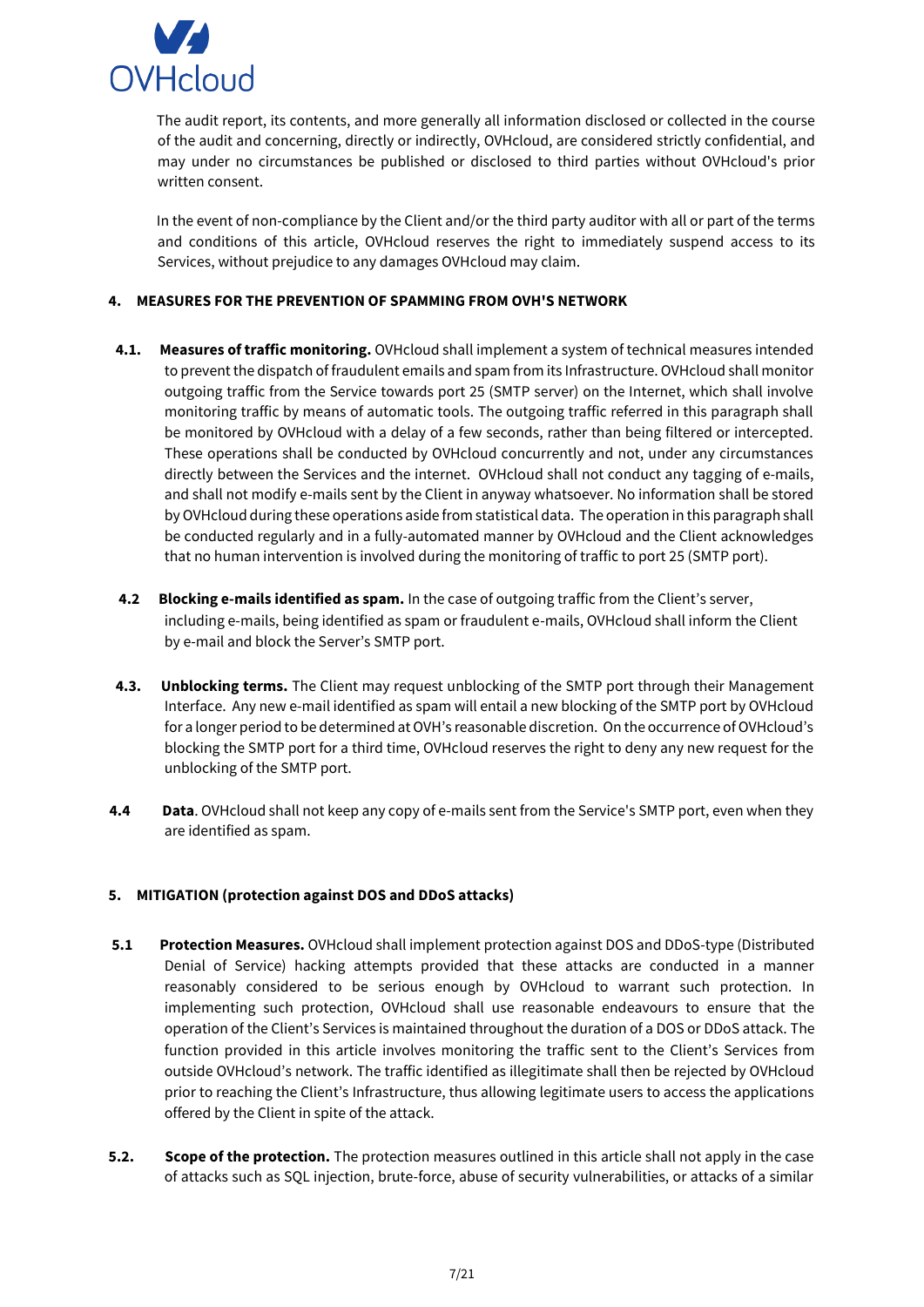

nature to the latter. In such cases, the Infrastructures and the Service may be temporarily suspended and unavailable. As a result of the high technicality of the Service, certain attacks may not be detected by the protection measures implemented by OVHcloud. Given the nature of a potential DOS or DDoS attack and their complexity, OVHcloud shall implement different levels of traffic protection in order to preserve their Infrastructure and the Services.

- **5.3. Detection of the attack.** The mitigation of a DOS or DDoS attack is activated only at the time of the detection of the attack by the OVHcloud's tools and for a non-fixed period, and deactivated only once the attack and illegitimate traffic are no longer present. Thus, until the mitigation is activated, the Service shall handle the attack directly, which may lead to the temporary unavailability of the Service. While mitigation is activated, OVHcloud shall not guarantee the accessibility of the Client's applications but it shall endeavour to limit the impact of a DOS or DDOS attack on the Client's Services and on OVHcloud's Infrastructure. If, in spite of the activation of mitigation, a DOS or DDOS attack is of such a nature as to adversely affect the integrity of OVHcloud's Infrastructure or the infrastructure of the other Clients of OVHcloud, OVHcloud shall strengthen its protection measures which may lead to the deterioration of the Client's Services or impact its availability for which OVHcloud shall not be liable.
- **5.4. Client's configuration.** Where part of the traffic generated by a DOS or DDOS attack is not detected by the OVHcloud's equipment and reaches the Client's Services, the effectiveness of the mitigation shall also depend on the appropriate configuration of the Client's Services. In this regard, the Client must ensure that it has the adequate resources to administer the configuration of the Client's Services properly. The Client shall be solely responsible for ensuring it secures its Services, implementing security tools (firewall, etc.), periodically updating their system, backing up their data and for ensuring the security of their software (scripts, codes etc.).

### <span id="page-7-0"></span>**6. OVHcloud SUPPORT**

- **6.1. The OVHcloud Support team.** The OVHcloud Support team is responsible for handling Incidents which may occur in relation to the Services, and to provide the Client, upon request, with information regarding the characteristics and Terms of Services. Provided the other levels of Support referred to in article 4.4 below, OVHcloud Support is available in French only and information regarding the Services is available during business hours only. OVHcloud infrastructures are monitored 24/7, 365 days a year. In order to ensure the continuity of such monitoring on a 24/7/365 basis, OVHcloud reserves the right to subcontract part of the Support in accordance with the section "Subcontract".
- **6.2. Recourse to OVHcloud Support.** The Client may contact the OVHcloud Support by email, using a special form available in the Management Interface, or by telephone by calling 1-855-684-5463. Nevertheless, during non-business hours, the OVHcloud Support team can only be reached by email or through the Management Interface. OVHcloud shall create a ticket ("Incident Ticket") for each request or Incident report received. The Client will be informed of the creation of the Incident Ticket and its corresponding number. The Client can access the history and status of its requests and Incidents reported through its Management Interface. The Client undertakes not to make use of the OVHcloud Support wrongfully. Before resorting to the OVHcloud Support, the Client must first consult the resources and information available on the OVHcloud Website (user guides, use cases, product documentation, etc.), and in its Management Interface (reporting, monitoring, etc.). The Client shall not (a) contact the OVHcloud Support for services or products that it has not contracted from OVHcloud cloud directly or(ii) place the OVHcloud Support teams in direct contact with its own clients or any other party external to the Contract. OVHcloud reserves the right to refuse to accept any request which does not meet the aforementioned conditions.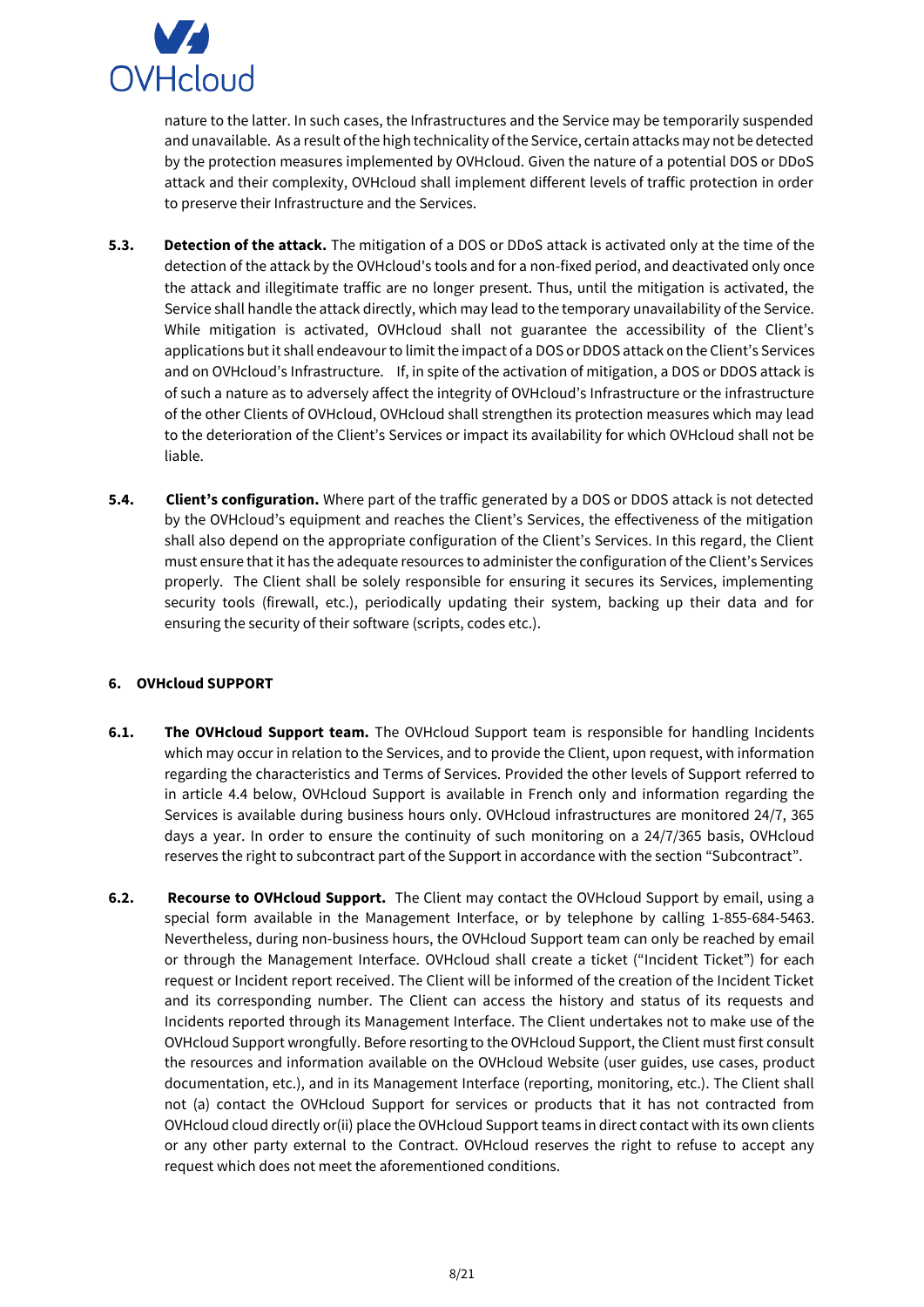

The Client undertakes to adopt behaviour that is appropriate, cordial and respectful in its interactions with OVHcloud Support. OVHcloud reserves the right to no longer reply to the Client's requests and to immediately terminate the Contract in case of abusive, outrageous, or degrading behaviour. Furthermore, such behaviour may result in legal action taken against the Client, for which purposes OVHcloud may resort to any means of evidence which it deems useful and relevant (extracts of communications with the Client, screenshots, emails, recording of telephone calls, etc.). Subject to the other levels of Support referred to in article 4.4 below, OVHcloud Support is included in the price of the Services.

- **6.3. Incident handling.** In case of malfunction of the Services, the Client shall firstly perform the technical tests recommended on the OVHcloud Website. In the event these tests do not resolve the Incident, the Client may report the Incident to the OVHcloud Support as set out above and provide as much information as possible to facilitate a proper diagnosis. When an Incident is reported, OVHcloud Support shall carry out the necessary investigation to identify the cause of the observed malfunction and establish a diagnosis. The Client agrees to remain available at all times in order to collaborate with OVHcloud on a proper diagnosis and resolution of the Incident, in particular by providing OVHcloud with any additional information, and by performing all of the necessary tests and verifications. Within the scope of Incident handling, OVHcloud and its Partner Companies are expressly authorized by the Client to connect to the Client Services at both the hardware and software levels, in order to take any action that is necessary to perform a diagnosis. This connection may require the Client to perform an action on its Service. OVHcloud shall keep the Client reasonably wellinformed of the progress of the operations. If OVHcloud establishes that its Services are available and functioning properly, or that the existence of the Incident cannot be confirmed, or that the Incident does not fall under the responsibility of OVHcloud, OVHcloud shall inform the Client accordingly. In this case, the time spent by OVHcloud on performing the diagnosis and assisting the Client may be charged to the Client as an additional service provided, based on the fee schedule available on the OVHcloud Website or provided to the Client. OVHcloud reserves the right to refuse any assistance if it ascertains, during its investigation, that the Client is using the Service in violation of the Contract or of any applicable law or regulation. If the Incident appears to fall under OVHcloud's responsibility, OVHcloud shall finish the diagnosis and work to re-establish the availability of the impacted Services. In this case, the work performed by OVHcloud shall not result in any additional charges. The diagnosis shall be established by OVHcloud using any means necessary, and particularly based on exchanges between the Parties and data from the OVHcloud information system (such as login data) which the Client hereby expressly agrees may be admissible and fully enforceable. Subject to any applicable Specific Terms of Service and other levels of Support referred to in article 4.4 below, OVHcloud does not provide any warranty as to the duration of repairs or time frames for the resolution of Incidents within the scope of the OVHcloud Support.
- **6.4. Other levels of Support.** In addition to the OVHcloud Standard Support described above, OVHcloud offers other levels of Support which allow the Client to benefit from additional services and levels of commitment. The terms and conditions for these Support levels are described in Specific Terms of Service and corresponding documentations available on the OVHcloud Website or upon request to OVHcloud Support.

## <span id="page-8-0"></span>**7. RESPONSIBILITY**

**7.1. Ability.** Each of the Parties warrants and represents that it has full power and authority to enter into and perform the Contract. In particular, the Client and OVHcloud represent and warrant that it holds all of the authorisations, skills and knowledge (particularly of a technical nature) which enable them to respectively use and provide the Services in accordance with the terms and conditions of the Contract.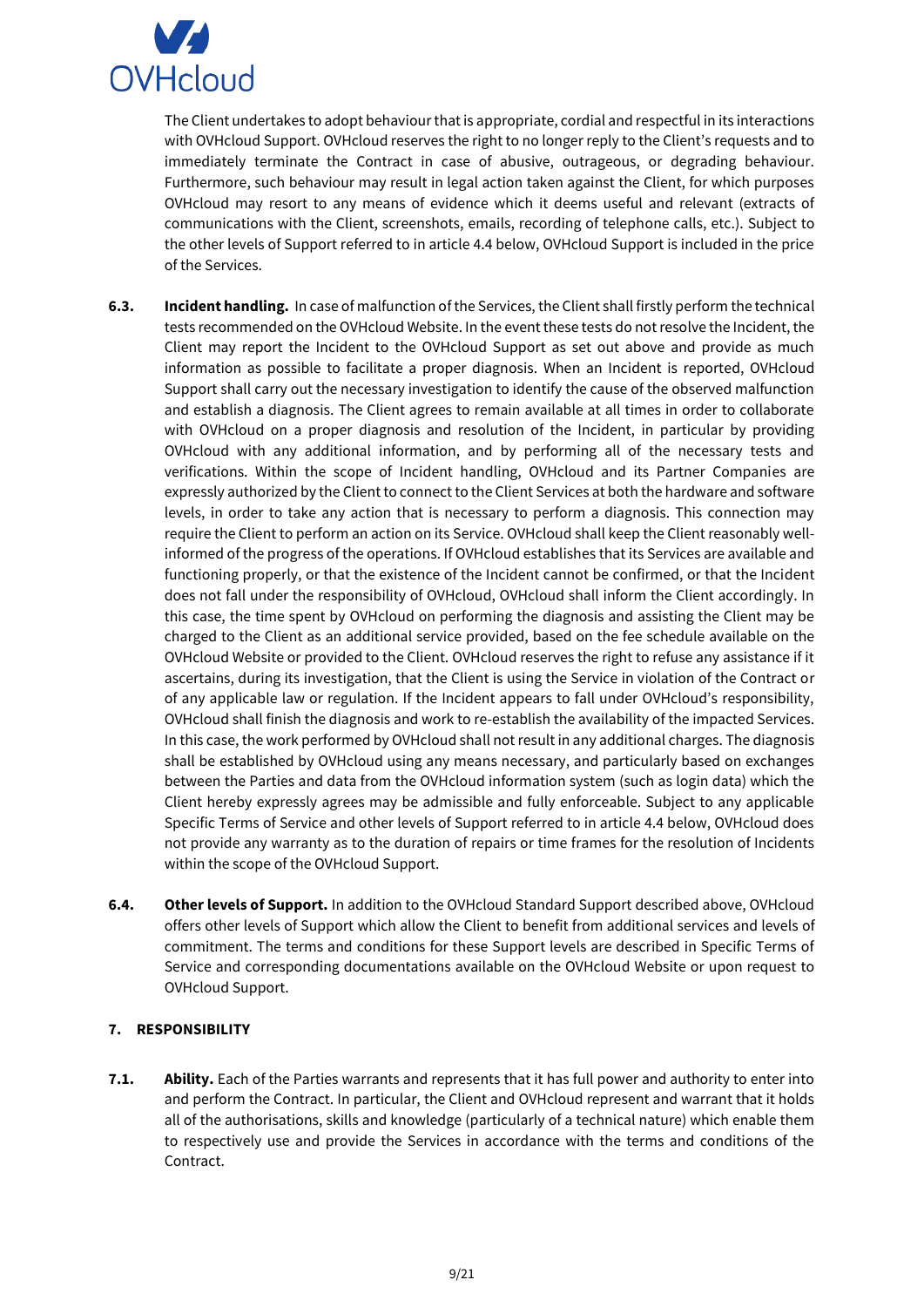

- **7.2. Responsibility of OVHcloud.** In cases where the applicable Specific Terms of Service include commitments from OVHcloud to particular levels of service, the corresponding payments or credits which may be due by OVHcloud to the Client shall constitute the Client's sole and exclusive remedy for OVHcloud's failure to comply with the level of service committed to in the relevant Specific Terms of Service and OVHcloud's entire liability for failing to meet the relevant level of service. In the absence of an applicable commitment to a given level of service under no circumstances shall the total aggregate liability of OVHcloud (Affiliates, subcontractors and providers included) to the Client (however arising) under or in relation to this Contract, including (but not limited to) liability for breach of contract, misrepresentation (whether tortious or statutory), tort (including but not limited to negligence), breach of statutory duty, or otherwise, exceed (i) the total amount of sums paid by the Client to OVHcloud for the impacted Services over the course of the six (6) months prior to the Client's claim for compensation or (ii) the direct prejudice suffered by the Client if such prejudice is lower. Under penalty of foreclosure, the period time for suit against OVHcloud will not exceed two years from the date on which the Client knows of the damage.
- **7.3. Limitation of liability.** Under no circumstances shall OVHcloud be liable under or in connection with this Contract for any:
	- (A) use of the Services by the Client or a third party which is in breach of the terms and conditions of the Contract;
	- (B) non-execution, failure, malfunction, interruption or unavailability of the;
	- (C) indirect or consequential loss including loss of business, commercial damage, lost of orders, operational losses, loss of revenue, loss of reputation, harm to the company's image, loss of actual or anticipated profits, loss of contracts or clients (for instance, unwanted disclosure of confidential information relating to such clients due to system failure or hacking, third party claim against the Client);
	- (D) loss, disclosure or illicit or fraudulent use of Users' authentication credentials by the User or any third party in compliance with the applicable provisions;
	- (E) suspensions of access, or temporary or permanent suspension of operated Services in accordance with article 3 of these General Terms of Service (notably a request issued by a legal authority or a competent judicial authority);
	- (F) loss of, damage to, alterations of all or part of the Content (including information, data, applications, files or other items) hosted on the Infrastructure and noting that OVHcloud is not responsible to perform the continuity of the Client's activities and notably backup operations;
	- (G) lack of suitability of the Services to the needs of the Client (including in relation to the sensitivity of the relevant data);
	- (H) security incidents related to the use of the Internet, particularly in case of loss, alteration, destruction, disclosure or unauthorized access of Client data or information on, or from, the Internet; AND
	- (I) impairment of systems, applications and other items installed by the Client on the Infrastructure.

OVHcloud DISCLAIMS ALL WARRANTIES, EXPRESS OR IMPLIED, WITH RESPECT TO THE SERVICES PROVIDED TO THE CLIENT. THE CLIENT ACKNOWLEDGES THAT OVHcloud, ITS GROUP MEMBERS, AND THEIR RESPONSIBLE DIRECTORS, OFFICERS, EMPLOYEES, AGENTS AND SUPPLIERS SHALL NOT BE LIABLE FOR DAMAGES RESULTING FROM, INDIRECTLY FROM THE CONTRACT EXCEPT FOR ANY DIRECT CONSEQUENCES CAUSED BY THE PERSONAL FAULT OF OVHcloud OR ITS REPRESENTATIVES. THIS SECTION SHALL SURVIVE THE EXPIRATION OR TERMINATION OF THIS AGREEMENT.

**7.4. Responsibility of the Client.** The Client bears the risks related to its activities and is sole responsible for the use of the Services made available by OVHcloud and for compliance with the Terms of Service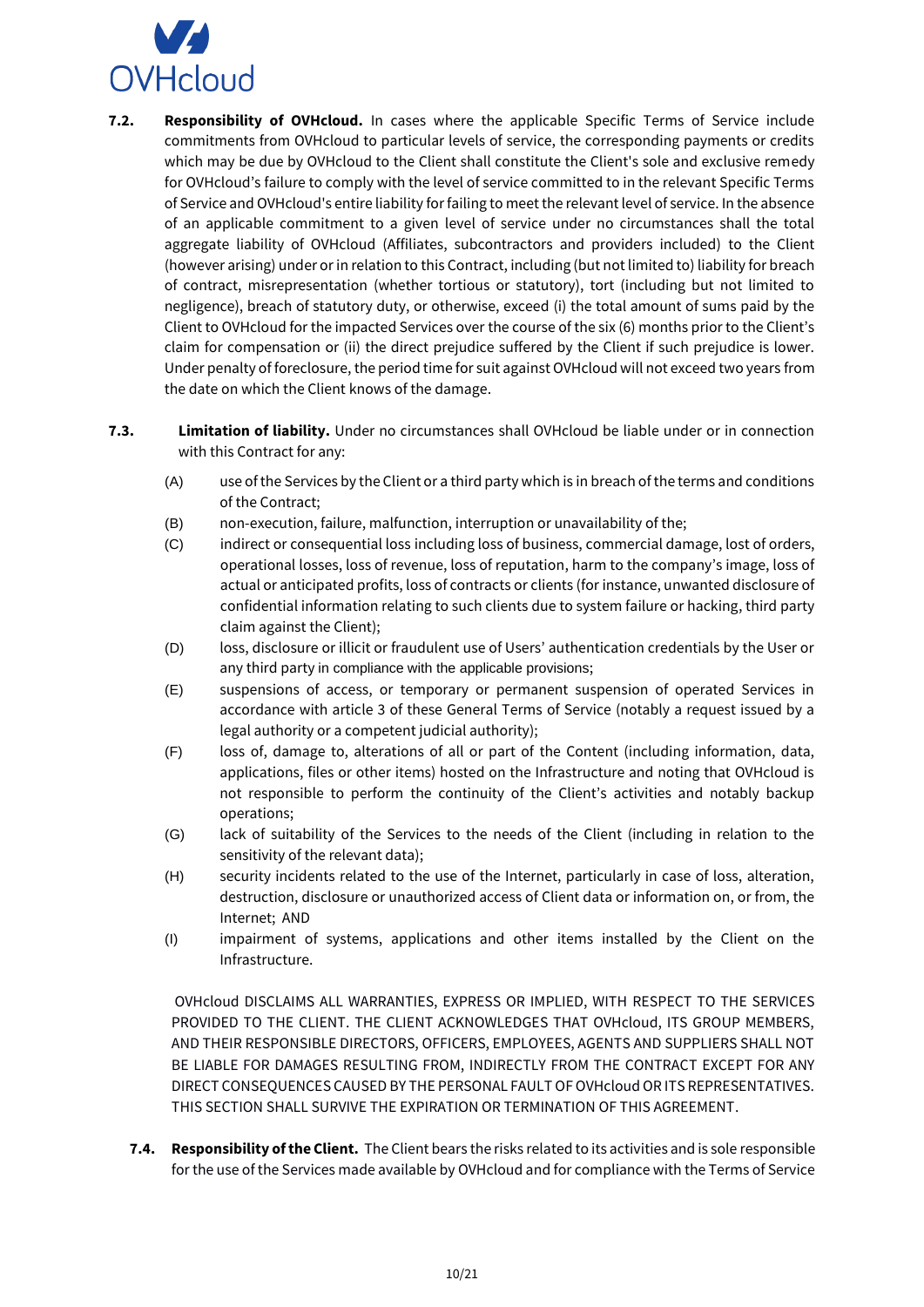

in effect, including procuring that any third party that uses the Services, or on whose behalf the Service are used, comply with such Terms of Service. In particular, the Client is responsible for (a) ensuring the Services ordered are suited to its needs and the needs of third parties for whom or on whose behalf they are used, (b) the Content, such as information, data, files, systems, applications, software, websites, and other elements which may be reproduced, hosted, installed, collected, transmitted, distributed or published, and more generally used and/or operated within the scope of the Services, as well as (c) the management and use of said Content (in particular their verification, validation, updating, deletion, backup, and along with any measure designed to protect against the loss or alteration of the Content), including when the Content belongs to a third party or is used or operated by or on behalf of a third party, and (d) compliance with applicable laws and regulations. When the Client uses the Services in the scope of a business activity, or when acting on behalf of a third party, it undertakes to take out a third-party insurance policy, from an insurance company known to be creditworthy, covering the entire amount of damages which may be imputed to it, and undertakes to maintain that insurance policy (or any other equivalent insurance) for the entire duration of the Contract.

- **7.5. Client guarantee.** Each Party guarantees it practices activities complying with the regulation in effect. The Client guarantees notably OVHcloud against any consequences resulting from (a) the use or exploitation of illicit content within the scope of the Services, (b) fraudulent use of the Services or use that does not comply with the Terms of Services in effect or any applicable laws and regulations, (c) the use of Services made in violation of third party rights, (d) the lack of suitability of the chosen Services to its needs or the needs of its Users and of any third party on whose behalf the Services are used, or (e) the loss of, or unauthorized or fraudulent use of, Users' authentication credentials. The Client undertakes to take appropriate action in the event of any action, claim or complaint by a third party relative to the Content and/or the Terms of Service, including those by legal or judicial authorities, and to indemnify and hold harmless OVHcloud against any damages, losses and expenses which may result therefrom (including legal judgements, reasonable legal defence costs, etc.).
- **7.6. Third Parties.** Under the present Contract, OVHcloud makes no commitment towards any third parties, including Users, and no stipulation of the Contract may be interpreted as creating third party beneficiaries of the present Contract (including but not limited to under the Contracts (Rights of Third Parties) Act 1999). The Client is solely responsible for its relationship with any third parties (notably the Users of the Services), and shall indemnify and hold harmless OVHcloud against any action, claim or complaint taken by a third party which implicates the OVHcloud Services. The Client undertakes to notify OVHcloud in writing, as quickly as possible, of any claims, complaints and/or legal action taken by a third party which implicates the OVHcloud Services, detailing the subject matter of the claim as well as any useful information so that OVHcloud may communicate to the Client any items in its possession which may be useful. OVHcloud reserves the right to take part into such litigations.
	- **7.7. Force majeure** Neither Party may be held liable on the basis of a failure to meet its contractual obligations resulting, directly or indirectly, from unforeseeable events having the characteristics of force majeure as defined in Article 1470 of the Civil Code of Quebec and by case law. The Parties declare that force majeure (i) includes strikes, including strikes by the personnel of a subcontractor of one of the Parties, acts of vandalism, war or threat of war, sabotage, terrorist acts, fires, epidemics, earthquakes, floods and explosions, as well as power cuts beyond the control of the affected Party,. In such circumstances, the Affected Party shall inform the other Party as quickly as possible in writing, detailing the circumstances and the expected duration of the Force Majeure Event, and shall keep the other Party regularly informed of the status of the situation. If, despite the efforts of the Affected Party in breach, the period of delay or non-performance continues for more than thirty (30) consecutive days, the Party not affected may terminate without liability whatsoever all or part of the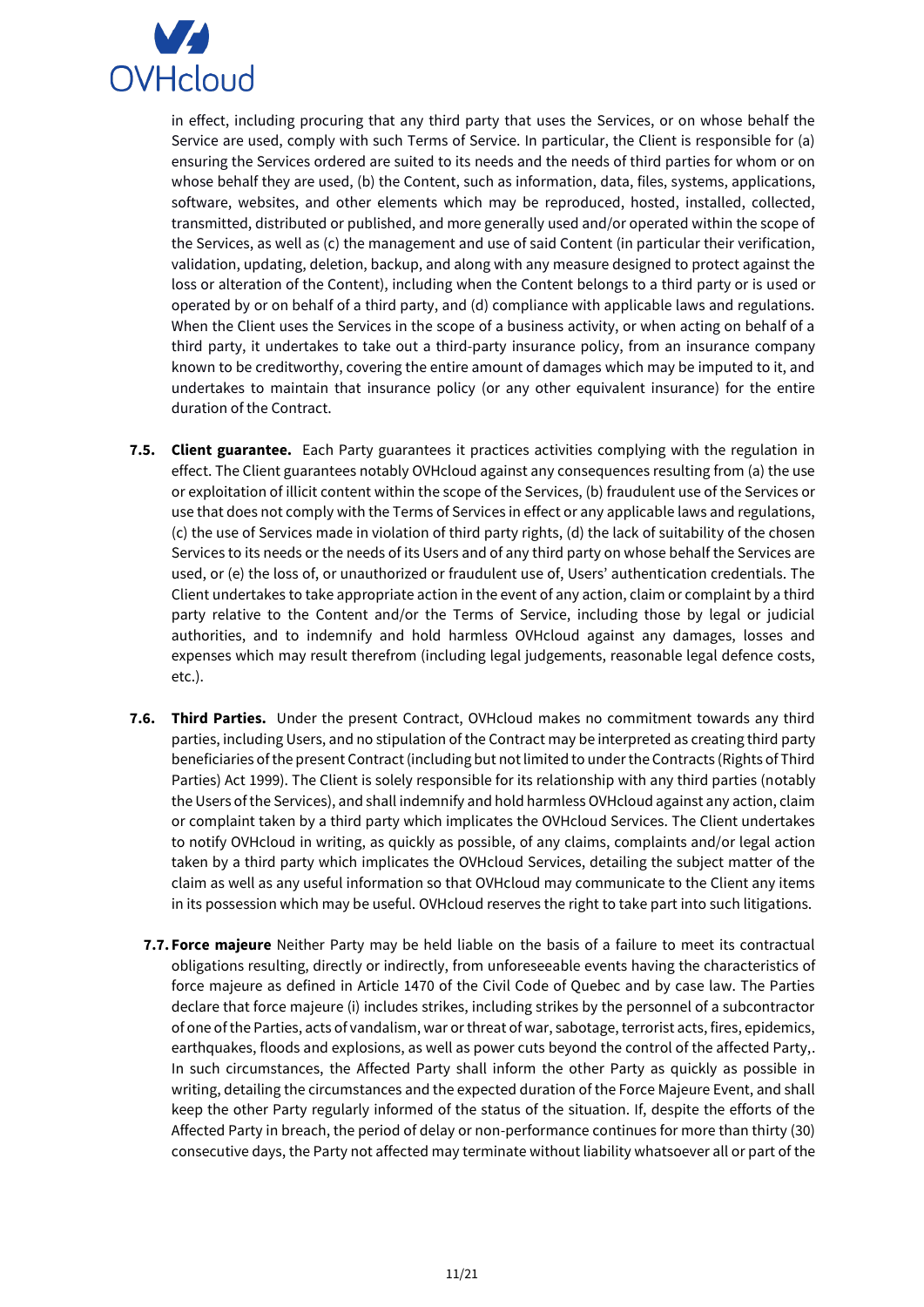

Services affected by the Force Majeure Event [with immediate effect] by giving notice to the Affected Party.

### **8. FINANCIAL CONDITIONS**

- **8.1. Price of Services.** The prices of the Services invoiced to the Client are those in effect at the time of invoicing, as published on the OVHcloud Website. The prices may also be communicated upon request sent to OVHcloud Support. Unless stipulated otherwise, all prices are in Canadian dollars. OVHcloud offers different types of rates depending on the type of Service (monthly flat-rate, yearly flat-rate, per use pricing, etc.). These rates may be linked to a commitment to a particular period of use and/or a specific method of invoicing. Should several types of prices be available for the same Service, the Client may select the one of its choosing when submitting its Order. All taxes applicable to the Services (excluding taxes on OVHcloud revenue) shall be added to the price of the Services and due by the Client without this being deemed a change in the price as envisaged by article 6.2 of this Contract. In the absence of a special pricing scheme, the prices of the Services shall include the cost of acquisition of the licenses and rights to use the tools, software and Operating Systems used by OVHcloud and/or which are made available to the Client by OVHcloud within the scope of the Services. The Client is responsible for acquiring and fulfilling its obligations in respect of all licenses and usage rights that are necessary to operate or make use of the Content within the scope of the Services. The methods for calculating the price of the Services, as well as the billing units, are defined on the OVHcloud Website and in the applicable Specific Terms of Service. The Client is responsible for taking note of this before submitting its order. Each billing unit begun shall be invoiced and due in full, even when it is not totally used. Some Services shall incur additional installation or commissioning costs.
- **8.2. Changes to prices.** OVHcloud reserves the right to change its prices at any time. Pricing changes are immediately applicable to any new Orders. For Services in use at the time of an increase in their price, the Client shall be informed of the change by email at least thirty (30) calendar days in advance. In such a case and subject to article "Conditions Specific to Consumers" the Client has the right to terminate without penalty the impacted Services within seven (7) calendar days upon the notification of the said price increase. Such termination shall be notified by registered letter with acknowledgement of receipt or through a specific form provided in the Management Interface. In the absence of said termination, the Client shall be deemed to have accepted the new prices. The aforementioned termination right is not applicable in case of price increase due to unpredictable circumstances making the execution excessively expensive for OVHcloud, which had not agreed to assume the risk.
- **8.3. Invoicing.** The Services shall be invoiced on the basis of Client Orders and consumption of Services as established by OVHcloud in its information system, which shall be deemed as admissible and fully enforceable to the Client. The periodicity (monthly, yearly, or other) of invoices and the timing of their issuance (upon ordering or in arrears) varies from one Service to another. The terms of invoicing of the prices of the Services are defined on the OVHcloud Website and in the applicable Specific Terms of Service. The Client is responsible for taking note of these before submitting its Order. After each payment, OVHcloud shall send the Client an invoice. The Client expressly agrees that this invoice shall be sent to it electronically. The invoice is sent to the Client by email and/or made available to the Client through the Management Interface. The Client is responsible for keeping a copy of the invoice in accordance with regulations in effect. Invoices made available to the Client in the Management Interface shall remain available for a period of twelve (12) months following the date made available.
- **8.4. Payment.** Invoices are payable on receipt, it being understood that invoices are issued either at the time of the Order, or in arrears, depending on the Service. The Client is responsible for selecting its desired payment method from among the available payment methods in the Management Interface.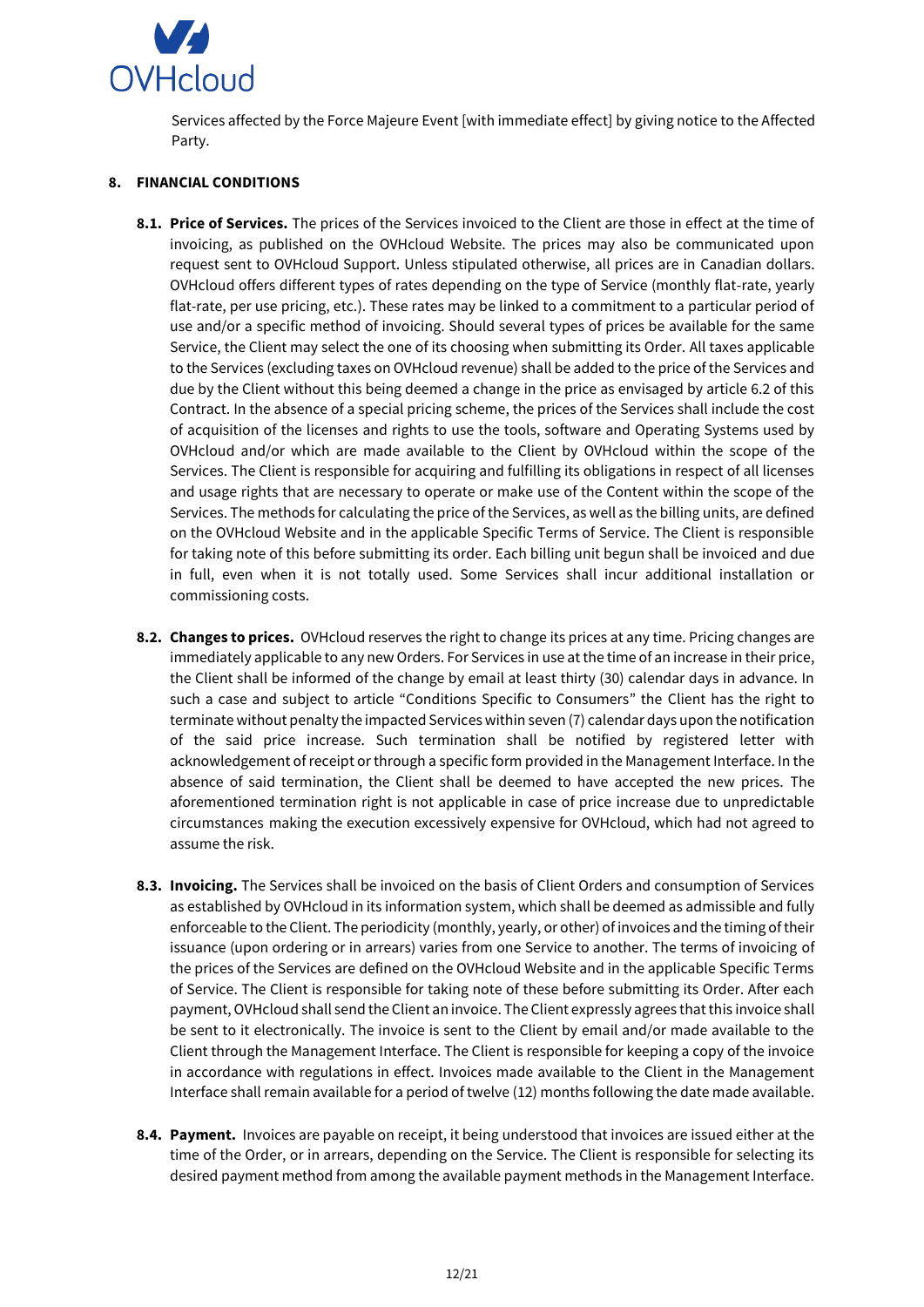

The available payment methods may vary from one Service to another and are published on OVHcloud Website. The Client is responsible for taking note of this before submitting its Order. In relation to Services payable in arrears, OVHcloud reserves the right to invoice the Client for said Services before the end of a calendar month in the event that the total Services consumed by the Client during the month in question reach a significant amount. The Client is fully responsible for payment of Services in accordance with the article "Financial Conditions". The Client undertakes to select a valid payment method in its Client Account, and to dispose of the necessary funds to render payment for the Services. Provided the cancellation right of article "Conditions Specific to Consumers", the Client remains liable to settle the price in its entirety. Consequently, (i) the Client shall have no claim to any reimbursement resulting from the non-use, the partial-use, suspension or cessation of the use of Services before the end of the Period of Use and (2) in the event of split payment(s) (e.g. monthly, yearly installments), the Client remains liable to settle the price in its entirety for the whole of the commitment period subscribed to at the time of the Order. Those provisions is without prejudice to the Client's right to engage OVHcloud's liability in accordance with article "Liability" hereafter in case such situation results from OVHcloud's failure to fulfil its obligations.

- **8.5. Default or late payment.** In case of default or late payment, including partial payment, OVHcloud may charge the Client late payment penalties equal to 2% calculated monthly (26.82% per year) from the day following the payment due date and OVHcloud. Furthermore, any default or delay of payment (including partial) of the sums due by the Client under the Contract which persists for more than (4) days after notification of default or delay of payment sent to the Client by email, shall result by right, and without requiring any additional notification or formal notice, in (a) the immediate demand of all of the sums remaining due by the Client under the Contract regardless of their payment terms, and (b) the right of OVHcloud to decide to immediately suspend and without prior notice all or part of the Client Services (including those which have been paid for), to refuse any new Order or renewal of Services to the Client and to terminate all or part of the Contract . In case of default or late payment, business Clients shall be liable to pay a fixed recovery fee of sixty (60) Canadian dollars, without prejudice to OVH's right to demand, upon supporting documents, additional compensation in cases where the recovery fees are greater than the amount of said fixed recovery fee.
- **8.6. Contestation.** In the event of any disagreement regarding invoicing or the nature of the Services, the Client must notify OVHcloud Support through its Management Interface within one (1) month of the date the invoice was issued. In the absence of said notification, and without prejudice to the Client's right to contest the invoice later on, the Client shall be liable to settle all unpaid invoices according to the terms of the Contract. In case of failure to invoice the Services correctly or in the appropriate timeframe, OVHcloud reserves the right invoice or correct the invoicing at any time, subject to any mandatory applicable limitation.

#### <span id="page-12-0"></span>**9. DURATION, RENEWAL AND TERMINATION OF SERVICES**

- **9.1. Duration of Services.** The Contract is entered into for an indeterminate period of time and remains in effect so long as the Client uses the OVHcloud Services. The duration for which the Client undertakes to use the ordered Services is that which is applicable to the rate selected by the Client when submitting its Order (the "Period of Use"). In case of flat-rate or fixed sum payments (monthly, annual or other), and subject to Article "Conditions Specific to Consumers" and section "Termination for breach", the Client undertakes to use the Services during the entire corresponding period. In case of payment per use, the Services are made available for an indeterminate period of time, and the Client may terminate its use of the Services at any time in accordance with the procedures in effect.
- **9.2. Renewal of Services.** The terms for the renewal of Services vary from one type of Service to another, as set out in the Specific Terms applicable to such Services. Some of these renewed automatically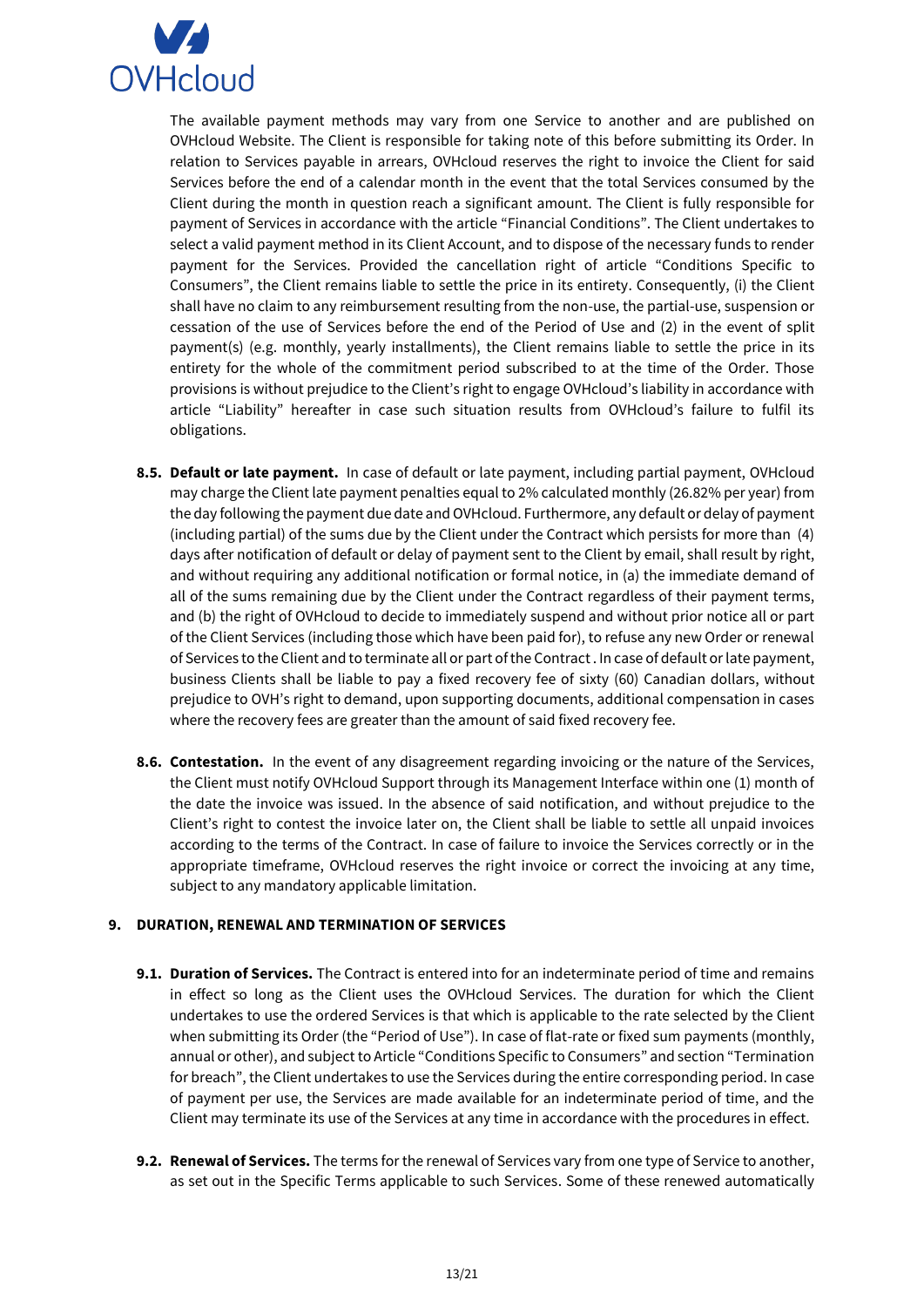

("Auto-Renew") while others are renewed upon payment in advance by the Client. In cases where multiple options exist, the Client is responsible for selecting the renewal method of its choosing and the initial commitment period. For certain Services, the Auto-Renew mode is activated by default. Requests for reissued payment are automatically rejected in case of default in payment or irregular payment (incorrect amount, incomplete payment, payment which does not include the required references, or issued using a method or procedure not accepted by OVHcloud). In case of payment reissued by cheque, the Client is responsible to reissue payment early enough for the cheque to be effectively received by OVHcloud before the expiry date of the Services. OVHcloud reserves the right to terminate the renewal, notably, with a reasonable prior notice, in case of a Service's disappearance.

**9.3. Termination for breach.** Without prejudice to the other cases of termination provided in the Contract, and without affecting any other right or remedy available to it, either Party may terminate this Contract with immediate effect by giving written notice to the other Party if the other Party commits a breach of any term of this Contract (including non-compliance with financial terms and/or provisions of the Article 3 Terms of use of the Services of these General Terms of Service) which breach is irremediable or (if such breach is remediable) fails to remedy that breach within a period of seven (7) calendar days after being notified by registered letter with acknowledgement of receipt to do so. Notwithstanding the foregoing, in case of malicious, illegal or fraudulent use of the Services, or use made in violation of the rights of a third party, OVHcloud shall be entitled to terminate the relevant Services or the Contract in its entirety with immediate effect by email and without prior formal notice. The present paragraph shall not be considered to be a waiver of OVHcloud's right to suspend or interrupt the Services in accordance with the provisions of the Contract, particularly in case of non-compliance by the Client with the Terms of Service. Terminations for breach are without prejudice to any damages which may be claimed by the injured party.

### <span id="page-13-0"></span>**10. CONFIDENTIALITY**

**10.1. Commitments.** Each of the Parties undertakes, as concerning the confidential information of the Party of which it is recipient or to which it has access within the scope of the execution of the present Contract, to (a) only use said confidential information for the sole purposes of the execution of the Contract, (b) preserve the confidentiality of said information with the same degree of care as if it were its own confidential information, and (c) give access to said confidential information only to their respective associates and Affiliates who need to know the information as part of their function on the condition that these recipients have received prior notification of the confidential nature of said information and are linked by a confidentiality agreement at least as equivalent as this Contract. Each Party is also allowed to communicate the other Party's confidential information to its counsels as long as they belong to a regulated profession (e.g. lawyers, barristers, certified accountants and auditors). Each Party forbid itself to divulgate the other Party's confidential information to other persons than those referred to above without the prior written consent of the other Party, and warrant the respect of the confidentiality of said data by every person to whom it divulgates it. Shall be considered confidential the Contract's provisions and all information communicated between the Parties, or to which the Parties have access in the scope of the execution of the Contract and in any form whatsoever and the nature (notably financial information and marketing, trade secrets, knowhow, information related to security and to the terms of use of the Service). To be considered as a confidential information, it is not necessary that the confidential nature of the information be mentioned on the document or other media containing the information or precised when the information is divulgated. Either Parties undertakes to comply with its obligation of confidentiality for the entire duration of the Contract as well as for a period of two (2) years from its termination, regardless of the cause.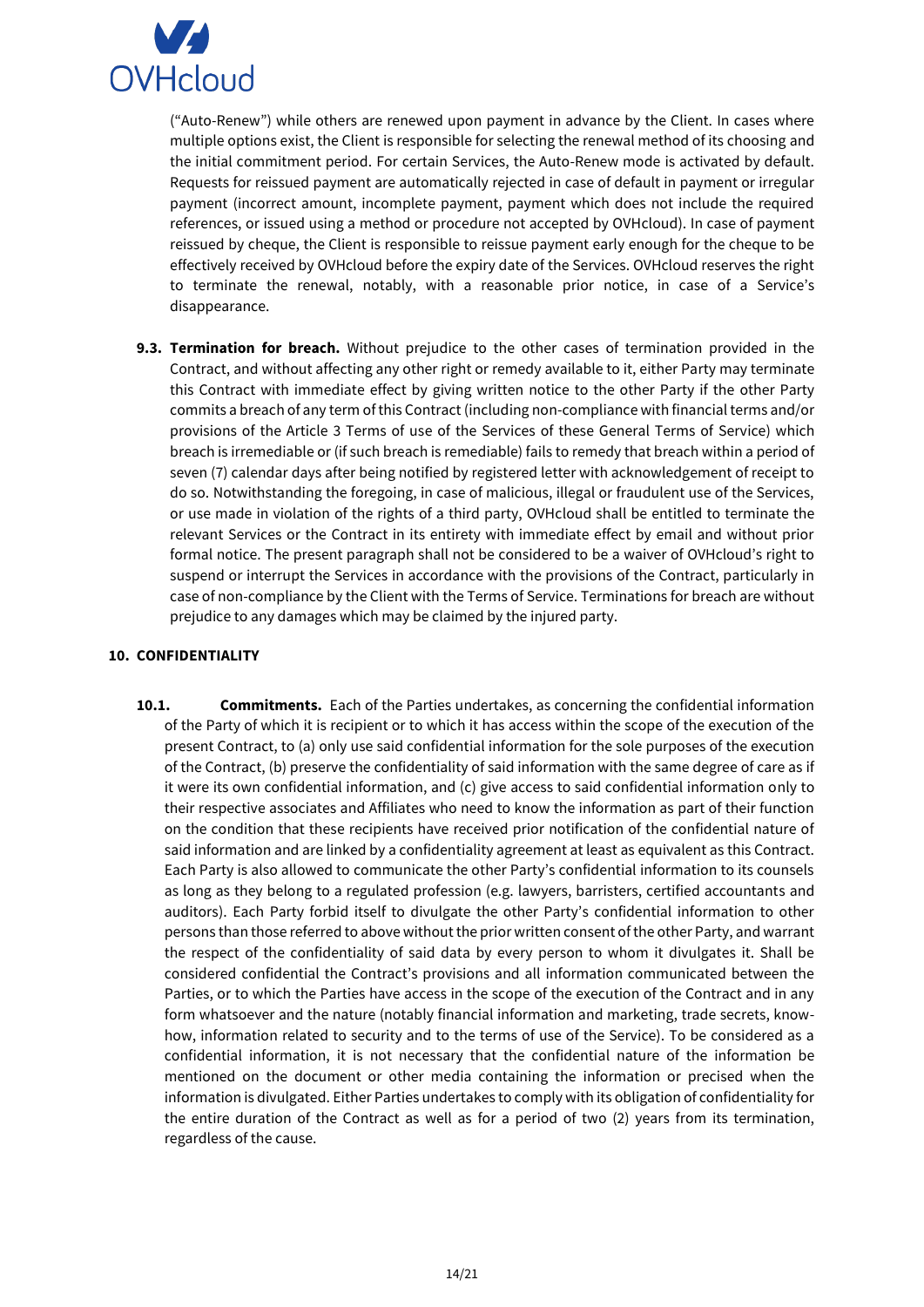

**10.2. Exceptions.** The confidentiality commitments defined above shall not apply to information for which the recipient Party can demonstrate that (a) the recipient Party became legitimately aware of the information without being required to keep them confidential prior to the other Party having communicated the information or provided it with access to the information, or (b) the information is in the public domain or falls into the public domain during the course of the execution of the Contract by means other than a failure by the recipient Party (or persons for which it is responsible) to fulfill its confidentiality obligations under the present Contract, or (c) they were communicated to the recipient Party by a third party having the authority to disclose them and which did so legitimately, (d) they result from developments performed by the recipient Party and/or by its employees independently of the execution of the Contract, or (e) the divulgation of the said information was authorised by the other Party as provided in the Contract's provisions. Notwithstanding the preceding, each of the Parties reserves the right to disclose information received from the other Party (a) strictly within the limits necessary to defend its rights, it being noted that in such cases, the confidential information of the other Party shall be retained for the time legally required for their use as evidence, and can only be disclosed to those persons who need to know them within the course of the legal action or procedure in question (judges, lawyers, etc.), those persons being bound by professional secrecy or otherwise by a confidentiality agreement, or (b) at the request of a competent legal or judicial authority, it being specified that in such cases, disclosure shall be strictly limited to the request of said authority, and, subject to any legal requirements or injunctions to the contrary, the recipient Party shall inform the other Party of said request.

### <span id="page-14-0"></span>**11. PERSONAL DATA**

- **11.1.** OVHcloud reminds the Client that, while providing the Service to the Client, OVHcloud may keep some of the Client's personal data in compliance with its regulatory and judicial obligations.
- **11.2.** Information such as "last name, first name, mailing address, e-mail address, phone numbers, and IP connection addresses" shall be kept by OVHcloud during the entire term of the Agreement and up to twelve (12) months after the expiration of the Service.
- **11.3.** The data transmitted by the Client shall be kept as long as deemed necessary for evidence purposes. Except as otherwise provided in the Specific Terms and Conditions, OVHcloud shall not disclose nor sell the Client's personal data.
- 11.4. The Client agrees that his/its personal data may be stored, handled and transferred by OVHcloud to its affiliates, who shall only have access to such data in order to perform essential functions in the provision of the Service, all in strict compliance with the Client's privacy rights.
- **11.5.** The Client also acknowledges that OVHcloud may communicate the Client's information at the request of administrative, regulatory or judicial authorities.

### <span id="page-14-1"></span>**12. GENERAL PROVISIONS**

**12.1. Severance.** If any provision or part-provision of this Contract is or becomes invalid, illegal or unenforceable, it shall be deemed modified to the minimum extent necessary to make it valid, legal and enforceable. If such modification is not possible, the relevant provision or part-provision shall be deemed deleted. Any modification to or deletion of a provision or part-provision under this article 12.1 shall not affect the validity and enforceability of the rest of this Contract. If any provision or partprovision of this Contract is invalid, illegal or unenforceable, the Parties shall negotiate in good faith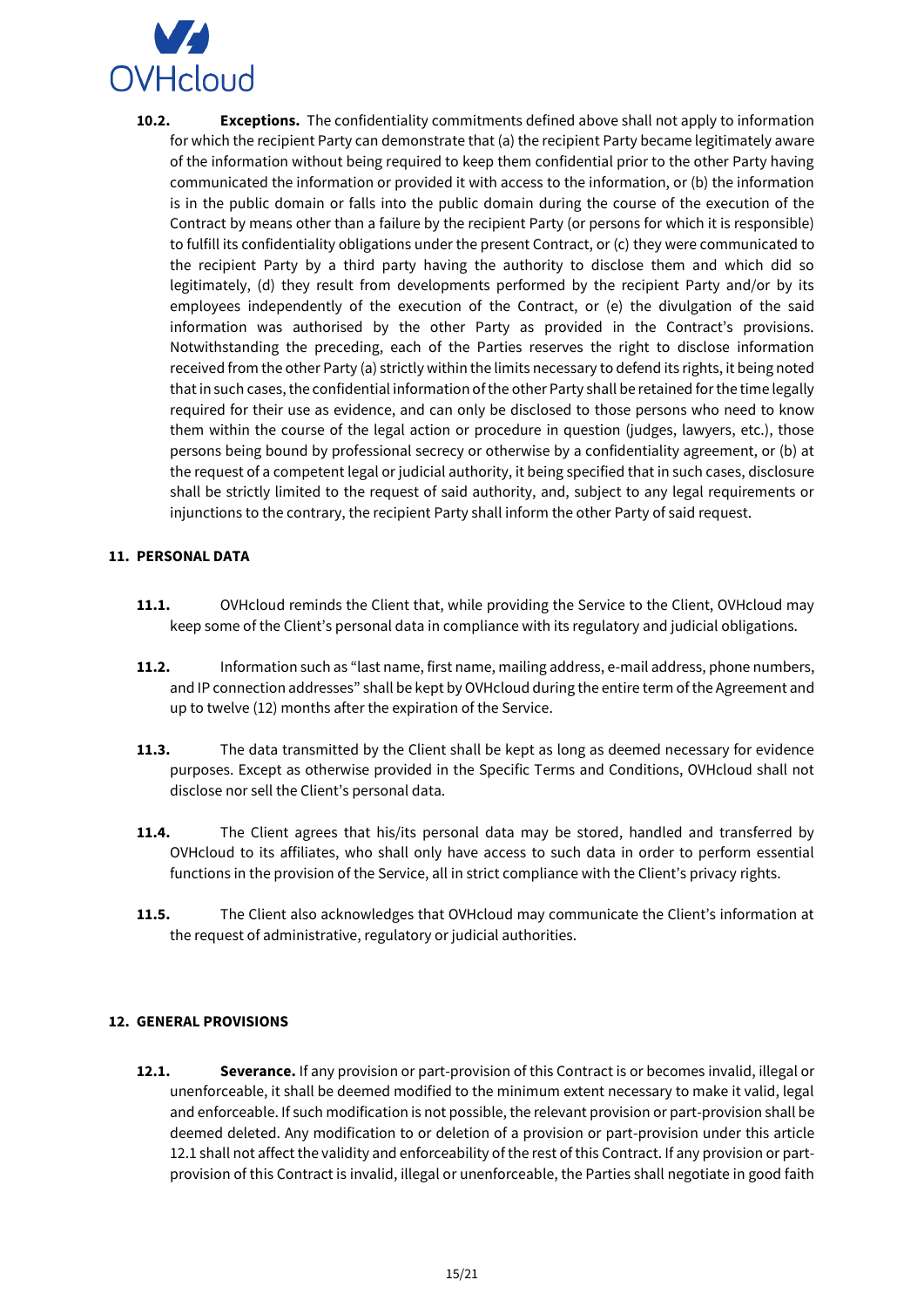

to amend such provision so that, as amended, it is legal, valid and enforceable, and, to the greatest extent possible, achieves the intended commercial result of the original provision.

- **12.2. Titles.** The article and paragraph headings are for convenience only and shall not affect the interpretation of this Contract.
- **12.3. Waiver.** No failure or delay by a Party to exercise any right or remedy provided under this Contract or by law shall constitute a waiver of that or any other right or remedy, nor shall it prevent or restrict the further exercise of that or any other right or remedy. No single or partial exercise of such right or remedy shall prevent or restrict the further exercise of that or any other right or remedy.
- **12.4. Entire agreement.** The Contract is made up of the Terms of Services which constitute the entire agreement between the Client and OVHcloud in relation to its subject matter, excluding any Client's general terms and conditions. OVHcloud may, at any time and by right, amend the Terms of Service in effect. Such amendments are immediately applicable to every new Orders. About those Services in use, the Client shall be notified via email or through its Management Interface of any amendment to the Terms of Service in effect. Changes to the Terms of Service are in effect within thirty (30) calendar days from the date the aforementioned notification is sent. Notwithstanding the foregoing, any change to Third Party Product Terms of Use and any implementation of a new regulation may be immediately applicable to the extent OVHcloud does not control such events. Subject to conditions applicable to Consumers, in cases where new Terms of Service are unfavourable to the Client, the latter may, terminate the Services affected by the notified amendment within thirty (30) calendar days from the new Terms of Services are in effect. Such termination shall be notified via registered letter with acknowledgement receipt or the form provided in the Management Interface.
- **12.5. Language.** The Parties hereto have specifically requested that this letter agreement and any documents relating thereto be written in the English language. Les parties aux présentes ont expressément exigé que la présente convention ainsi que tout document y afférent soit rédigé en anglais.
- **12.6. No Partnership or Agency.** Nothing in this Contract is intended to, or shall be deemed to, establish any partnership or joint venture between the Parties, constitute either Party the agent of the other Party, or authorise either Party to make or enter into any commitments for or on behalf of the other Party. Each Party confirms (i) it is acting on its own behalf and not for the benefit of any other person and (ii) it is responsible for all of its actions, and alone assumes all of the risks related to its activity.
- **12.7. Assignment.** Neither Party shall assign, transfer, mortgage, charge, declare a trust over or deal in any other manner with any or all of its rights and obligations under this Contract without the prior written consent of the other Party Notwithstanding the foregoing, each Party shall be entitled to transfer all or part of the Contract to its Affiliates. In this case, it shall notify the other Party in writing as soon as reasonably practicable. The following operations are deemed not to fall within the scope of application of the present article, and are therefore authorised: (a) changes in shareholders, changes of holdings, or change of control of either Party, and (b) operations such as mergers, acquisitions, sale of business assets, divestments, or any other operations which involve a transfer of the assets of either Party. If one of the Parties performs one of the operations mentioned in point (a) or (b) above, it shall inform the other Party. If the operation is realised to the benefit of a direct competitor of the other Party or a party with whom the other Party has a pre-existing dispute that other Party shall have the right to terminate the Contract, and no damages shall be due.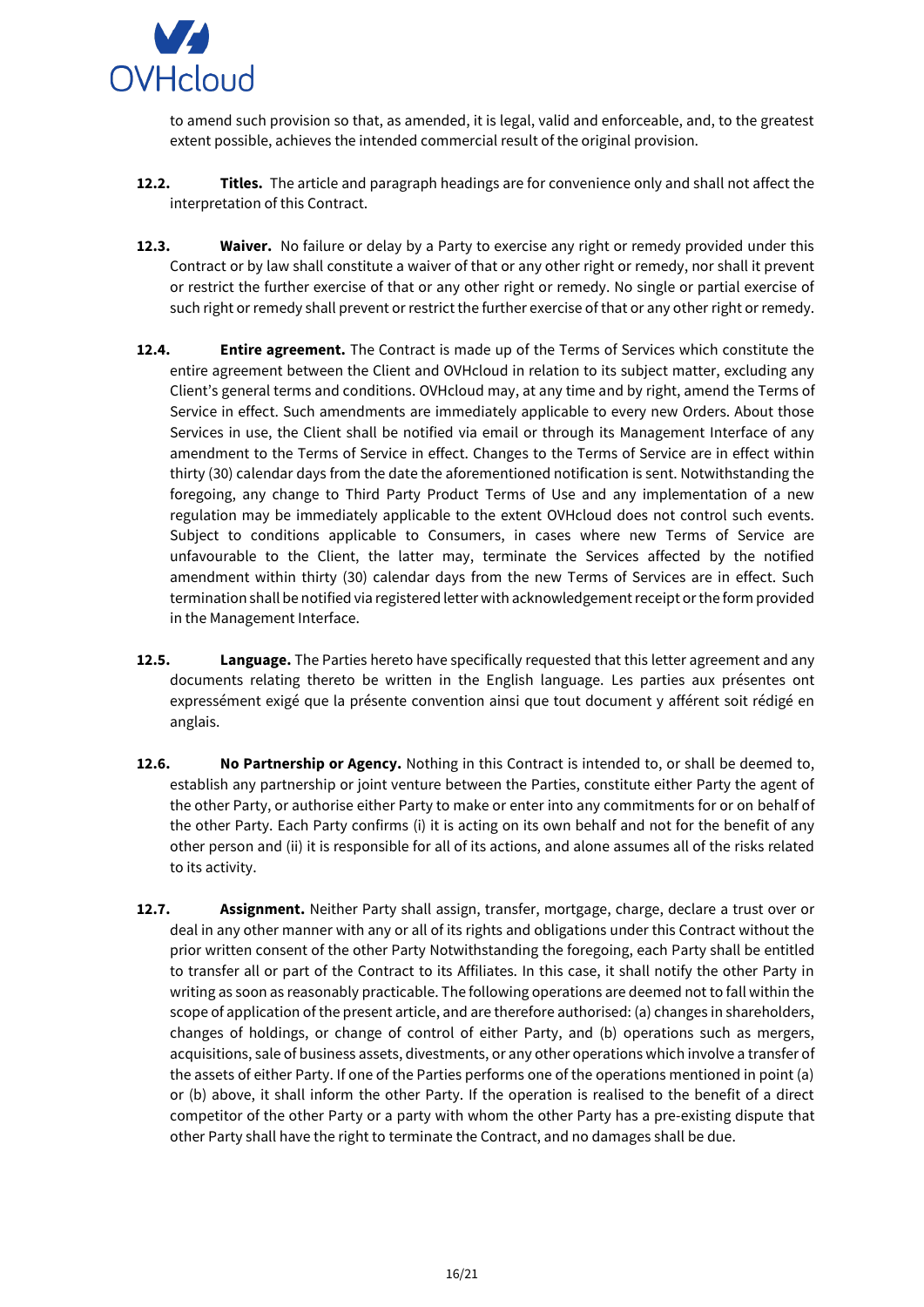

**12.8. Notices.** For all exchanges of information by email, the date and time of the OVHcloud server shall be accepted by the Parties. This information shall be retained by OVHcloud for the entire duration of the contractual relationship and for the three (3) following years. Subject to the other means of communication and recipient mentioned in the Contract, all notifications, formal notices and other communications provided for in the Contract shall be deemed as having been validly delivered if they are sent by to:

For OVHcloud: By registered letter with acknowledgment of receipt to the address HEBERGEMENT OVH INC –Service Support – 800-1801 Avenue McGill College, Montréal (Québec) QC, H3A 2N4, Canada

For the Client: By registered letter with acknowledgment of receipt the postal address provided by the Client in its Client's account or by email address

This article does not apply to the service of any proceedings or other documents in any legal action or, where applicable, any arbitration or other method of dispute resolution.

- **12.9. Advertising and promotion.** Unless otherwise decided by the Client via the form available for such purpose in its Management Interface, OVHcloud is allowed to make mention of its commercial relationship with the Client in its usual course of business towards clients and prospects. Any other mention by OVHcloud about the Client, and any other use of signs (logos, trademarks, etc.) notably for advertising purposes, exhibitions, conferences and in specialised publications for market professionals, as well as in its brochures, commercial documents and OVHcloud website is submitted to Client's prior consent.
- **12.10. Admissible evidence.** It is expressly agreed that the data of the OVHcloud information system or of its subcontractors, such as login logs, consumption records, order and payment summaries, Incident or other reports, can be used as evidence vis-à-vis the Client, and are deemed as admissible including in the context of legal disputes.
- **12.11. Computation of time frames.** Time periods shall be calculated in calendar days, and are counted starting on the next day of the event which triggers them.
- **12.12.** The expiry of the term or early termination of this Contract will not affect the validity of the rights and obligations provided for in the articles "Confidentiality", "Responsibility", "Intellectual Property. Usage rights ", "Notices", "Jurisdictional Competence and Applicable Law" of the Contract which, by their nature or as a result of specific provisions, extend beyond the term or this termination, both for the Parties and for their assignees, until their respective expiry dates.

### <span id="page-16-0"></span>**13. JURISDICTIONAL COMPETENCE AND APPLICABLE LAW**

- **13.1.** Jurisdictional competence. In case of any dispute with a client who is not considered a consumer under thereof the Consumer Protection Act, the Parties agree that all legal proceedings to be undertaken shall be instituted and heard before the courts having jurisdiction in the judicial district of Montreal, Province of Quebec where the Parties elect domicile.
- **13.2.** Applicable law. This Contract and any dispute or claim arising out of or in connection with it or its subject matter or formation (including disputes or claims relating to non-contractual obligations) shall be governed by and construed in accordance with the laws of Quebec and of Canada=.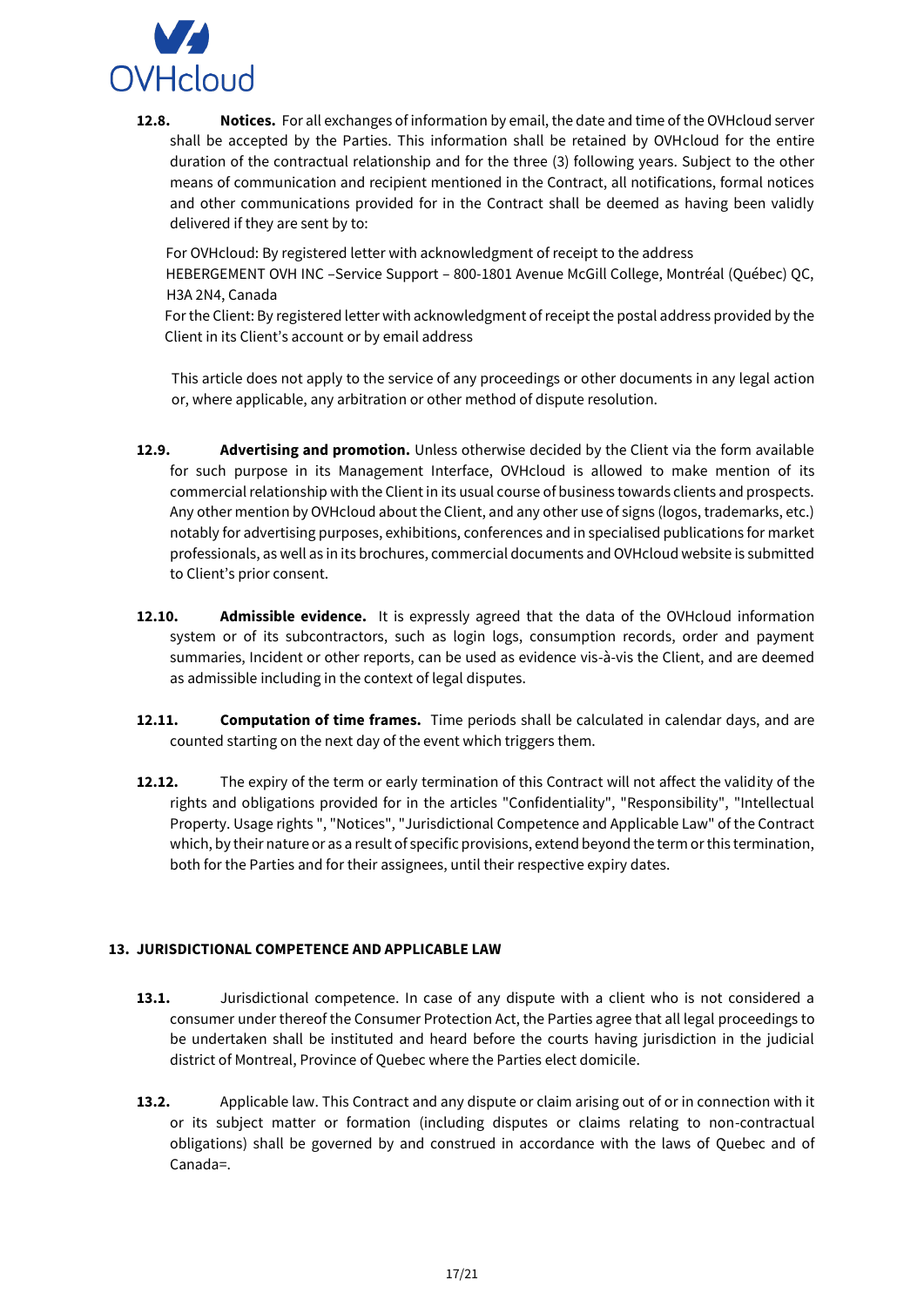

<span id="page-17-0"></span>**"Affiliate"** means any company controlled by OVHcloud, that controls OVHcloud or with which OVHcloud is under the joint control of another third company. The notion of control has the same meaning as in article L233-3 of the French commercial code. The control can be either direct or indirect.

**"Client Account" (or Nic or Nichandle)** means reference Account/Client login allowing the Client to manage all its Services and to subscribe to additional Services.

"**Content**" means information, data, files, systems, applications, websites and other items which are reproduced, hosted, collected, stored, transmitted, distributed, published, and more generally used and/or operated by the Client within the scope of the Services.

**"Incident"** means any event which causes or is likely to cause an interruption or a reduction in the continuous operation of the Infrastructure and/or services provided to the Client by OVHcloud.

**"Infrastructure"** means all physical and virtual elements belonging to the OVHcloud Group or under its responsibility, made available by OVHcloud in the context of the Services, and which may consist in particular of network, bandwidth, physical resources and software and/or applications.

"**Lists de Sanctions**" means List of persons, companies and entities sanctioned pursuant to Directive (EU) 2015/849 on the prevention of the use of the financial system for the purpose of money laundering or terrorist financing as amended by Directive 2018/843 of 30 May 2018 or pursuant to other legislative acts in the field of the fight against money laundering and terrorist financing.

**"Management Interface" or "Manager"** means interface made available by OVHcloud, accessible remotely after authentication (by login and password).

**"Order"** means any order for Services submitted by the Client.

"**OVHcloud Elements**" means all elements (including software, data, Infrastructure, documents, etc.) made available to the Partner by OVHcloud as part of the Services and under this Agreement.

"**OVHcloud Support**" means OVHcloud team responsible for assisting the Client and handling Incidents.

"**OVHcloud Website**" means OVHcloud company's website "ovhcloud.com" or any other derivative website belonging to one of its Affiliates.

**"Services"** means any services, such as the use of products, OVHcloud Elements (infrastructure, network, etc.) and access to support, provided by OVHcloud to Client under the Contract.

**"Specific Terms of Service"** means a document describing one or more Services provided by OVHcloud, setting out the terms and conditions of performance and use specific to such Service(s), and published on the OVHcloud Website or available to the Client upon request addressed to OVHcloud Support.

**"Terms of Service"** means set of documents applicable to an Order comprised of, in particular, but not limited to General Terms of Service, Specific Terms of Service applicable to relevant Services in their latest version in force and published on the OVHcloud Website or available to the Client upon request addressed to OVHcloud Support.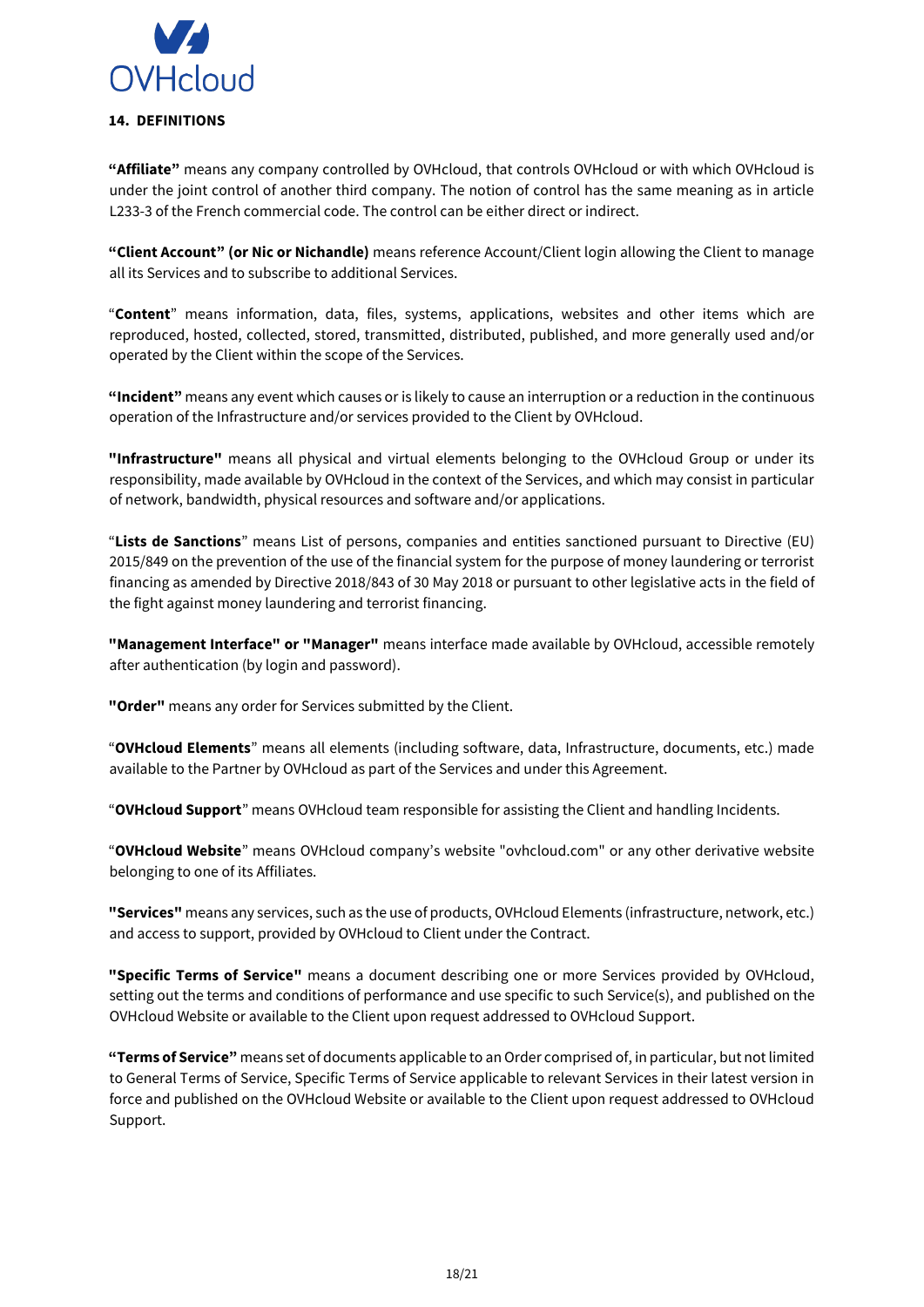

**"Third Party Products"** means any product (such as an operating system, application, firewall, or hardware component) that is developed and owned by a third party and made available to the Client by OVHcloud, or that the Client has directly or indirectly procured from such third party.

"**Third Party Product Terms of Use**" means contractual terms specific to the use of Third Party Product made available by OVHcloud within the framework of the Services.

"**Third-Party Providers**" means third parties including, in particular, but not limited to, energy providers, network providers, network interconnection point managers or collocated datacenters, material and software providers, carriers, technical providers, security company.

**"User(s)"** means the Client and any other person(s) accessing or using the Services (including access to or use of any products configured within the Services by OVHcloud, the Client, its own clients or any third party) under the responsibility of the Client.

# <span id="page-18-0"></span>**15. CONDITIONS SPECIFIC TO CONSUMERS**

*This article 15 applies only to Clients who are considered consumers under applicable consumer protection legislation, and supplements the other provisions of these General Terms of Service, which remain fully applicable to said Clients subject to the provisions to which article 15.2 below expressly derogates.* 

- **15.1. Additional stipulations.** This section 15.1 supplements the other provisions of these General Terms of Service, which remain fully applicable to Consumers.
	- 15.1.1. Provision of the Services. OVHcloud undertakes to provide the Service to the Client within the time provided during the Order, or lacking the information or agreement on the provision's date of the Service within fifteen (15) days following the confirmation of the Order. If the Service is not provided with the aforementioned time, the Client may request the cancellation of the transaction by registered letter with acknowledgement of receipt or by creating a ticket through its Management Interface by precising in the subject message "Termination for default in the Provision of the Services". Sums already paid by the Client are reimbursed within fourteen (14) days following the cancellation of the Order.
	- 15.1.2. Termination. All requests from the Client for the termination of the Contract shall be effective the day after the date of receipt by OVHcloud or at any other effective date provided by the Client in its termination notice, providing that the Client has specified all of the required information enabling it to be identified.

The Client may request that the termination of the Contract shall be effective more than ten (10) days after receipt, by OVH, of its termination request.

15.1.3. Complaints. All complaints regarding OVHcloud Services may be addressed:

- Firstly to: HEBERGEMENT OVH INC – Clients Service s – 800-1801 Avenue McGill College, Montréal (Québec) QC, H3A 2N4, Canada. A complaint form is available to the Client in its Management Interface.

Secondly, if the Client has not received a reply within thirty (30) calendar days following the receipt of its complaint, or in the event the Client is not satisfied with the response provided by the Client Service, it may write to: HEBERGEMENT OVH INC –National Consumers Service – 800-1801 Avenue McGill College, Montréal (Québec) QC, H3A 2N4, Canada. The complaint of the Client shall be reviewed within thirty (30) calendar days from the date of its receipt by the OVHcloud National Consumers Service.

**15.2. Overriding stipulations.** The following provisions replace the provisions of these General Terms of Service to which they expressly derogate.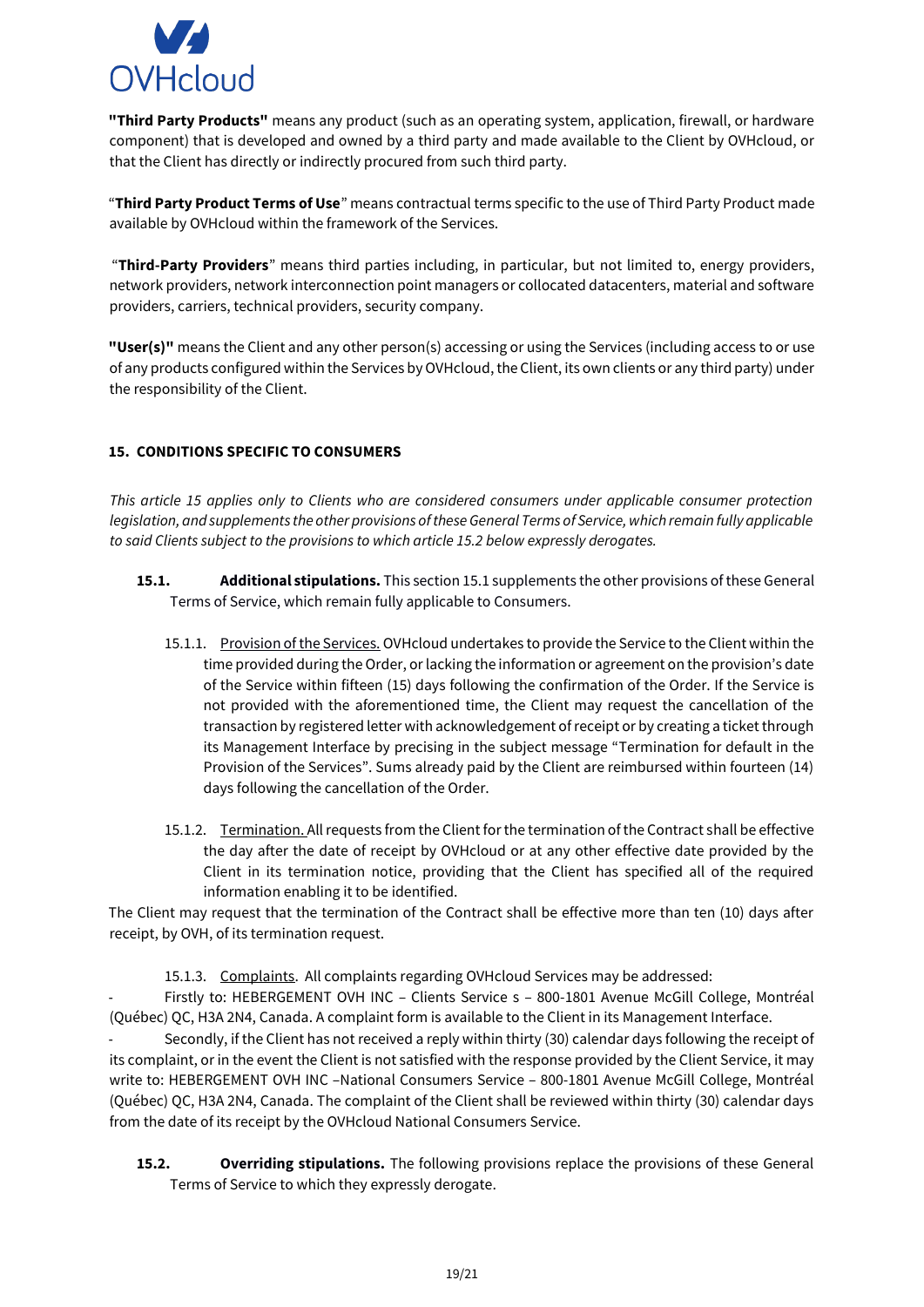

- 15.2.1. (derogates article 3.8) Updates to Services**.** OVHcloud may modify the Services at any time, and may add, modify or remove ranges, options or features, as well as upgrade their performance. The Services are described online on the OVH Website. The Client is responsible for keeping abreast of any updates to the Services, which are immediately applicable to any new Orders. Concerning the Services in use by the Client, the latter shall be informed by email or via its Management Interface of any substantial updates which are of a nature to downgrade said Services, at least thirty (30) days before the implementation of said update. Nevertheless, modifications to Third Party Products and urgent cases (such as security risks, or legal or regulatory compliance updates) may result in immediate modifications to the Services. In case of any update that degrades existing Services (removal of functionality, performance downgrade, etc.), the Client may terminate the relevant Services by letter sent to OVHcloud address indicated at the section 15.1.3. "Complaints" or through a provided form found in its Management Interface or through any other statement explicitly expressing its willingness to exercise its rights within thirty (30) days from the date the relevant update is implemented.
- 15.2.2. (Derogates at article 7.2.). The provisions of Article 7.2 Responsibility of OVHcloud shall not prevent the Client from being compensated for the damage suffered under the conditions set out in Article 10 of the Quebec Consumer Protection Act.
- 15.2.3. (Derogates at article 7.3.) . The provisions of Article 7.3 Limitation of Liability shall not prevent the Client from being compensated for the damage suffered under the conditions set out in Article 10 of the Quebec Consumer Protection Act.
- 15.2.4. (derogates article 8.2) Changes of prices**.** OVHcloud reserves the right to change its prices at any time. Pricing changes are immediately applicable to any new Orders. For Services in use at the time of an increase in their price, the Client shall be informed of the change by email at least thirty (30) days in advance. In such case the Client, upon notification of said increase, has the right to terminate the impacted Services within thirty(30) days without penalty. Such termination shall be notified by letter sent to OVHcloud address indicated at the section 15.1.3. "Complaints" or through a specific form provided for such purpose in the Management Interface or through any other statement explicitly expressing its willingness to exercise its rights.
- 15.2.5. (derogates at the article 8.4.) Payment. In the event of early termination, OVHcloud undertakes to reimburse the Client for the prepaid amounts in proportion to the volume of service not used before the date of early termination in accordance with the provisions of Article 2129 of the Civil Code of Quebec. In the event of a discount granted in return for a period of commitment not respected by the Client, the Client undertakes to pay an amount equal to the sum of the discounts granted by OVHcloud in proportion to the period of use of the Services without prejudice to any claim for damages by OVHcloud.
- 15.2.6. (derogates article 8.5) Default or late payment. If the Client fails to make any payment due to OVHcloud under the Contract by the due date for payment, then, OVHcloud may charge the Client late payment penalties equal to 2% calculated monthly (26.82% per year) from the day following the payment due date Furthermore, any default or delay of payment (including partial) of the sums due by the Client under the Contract persisting for more than four (4) calendar days after notification of default or delay of payment sent to the Client by email, shall result by right, and without requiring any additional notification or formal notice, in (a) the immediate demand of all of the sums remaining due by the Client under the Contract regardless of their payment terms, and (b) the right of OVHcloud to decide to immediately suspend, and